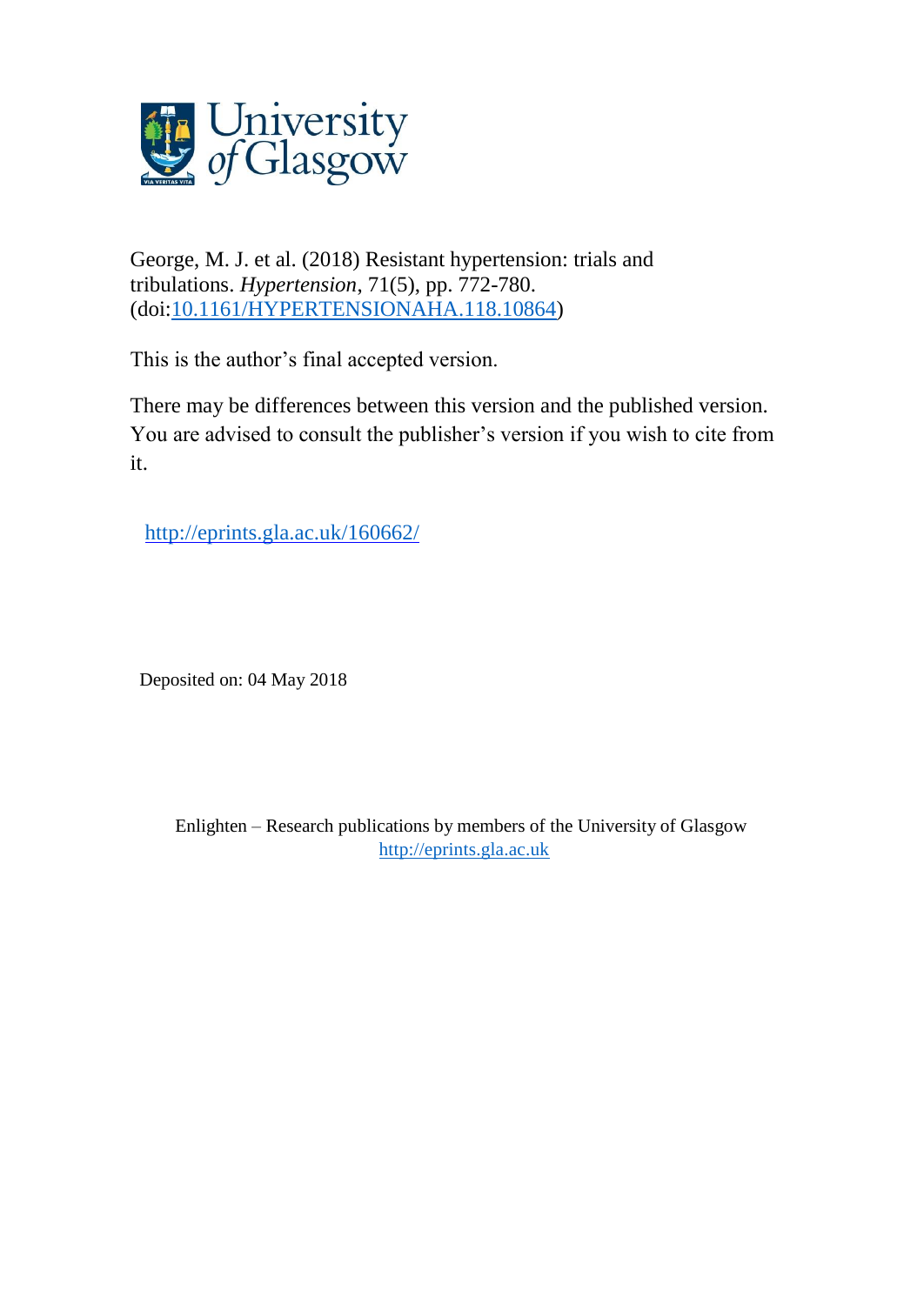#### **Case Introduction**

Our case concerns a 62-year-old Caucasian woman who was referred by her general practitioner in 2012 with a long-standing history of difficult to control blood pressure (BP). She had significant past medical history including an excised meningioma and an implantable cardiac defibrillator (ICD) for a single episode of polymorphic ventricular tachycardia during general anesthesia. She also had a possible diagnosis of epilepsy and tablet-controlled type-2 diabetes.

On referral to our clinic she was on five antihypertensive medications including enalapril 40mg daily, bisoprolol 10mg daily, lercanidipine 10mg daily, losartan 50mg daily and indapamide 2.5mg once daily. She was also on metformin and sodium valproate.

In clinic, she appeared well. She complained of occasional headaches but had no other symptom of note. She had no significant family history of high blood pressure. On examination she had a Body Mass Index in the normal range and after repeated measures, her clinic blood pressure was found to be 195/110 mmHg. There was very little else to find on examination, including no murmurs or renal bruits. On fundoscopy she had grade 2 hypertensive retinopathy.

Baseline investigations did not reveal anything untoward. She had a normal blood count, renal function and electrolytes. On urinalysis she had mild proteinuria, with a urine protein-creatinine ratio of 17 (laboratory reference value 0-13mg/mmol). Her ECG showed sinus rhythm with a normal rate, axis and voltage. Her echocardiogram did not show any evidence of left ventricular hypertrophy (LVH), left ventricular ejection fraction was 58%, and she had evidence of mild diastolic dysfunction.

Ambulatory blood pressure monitoring (ABPM) was performed and her mean 24-hour BP was 190/105 mmHg. The range was 118/67 – 227/127 mmHg, with >90% of readings above 140/90 mmHg. So here we have a patient with a diagnosis of resistant hypertension according to the definition in the European guidelines.

#### **Discussion: managing the hypertension**

**Dr. George:** She is on five medications, including the diuretic, and her blood pressure is sustained. Now, what would you do next in terms of investigation and management of this patient?

**Dr. Staessen:** I think this definition of resistant hypertension is a very loose one, and we should really leave it. I think without having checked adherence of your patient, you cannot talk about resistant hypertension. It's as simple as that.

**Dr. George:** You're right. That's exactly the way we approach this. We approach this by saying this person *appears* to have resistant hypertension. However, one of the main causes for this is failure to adhere the prescribed treatment regimen. I'm sure it's the experience of many people here that this may be 'pseudo-resistant' hypertension.

**Prof. Touyz:** Did you show us her nocturnal blood pressure? Did she have dipping?

**Dr. George:** No. She didn't dip to a normal degree, so she had nocturnal hypertension as well as sustained day-time hypertension.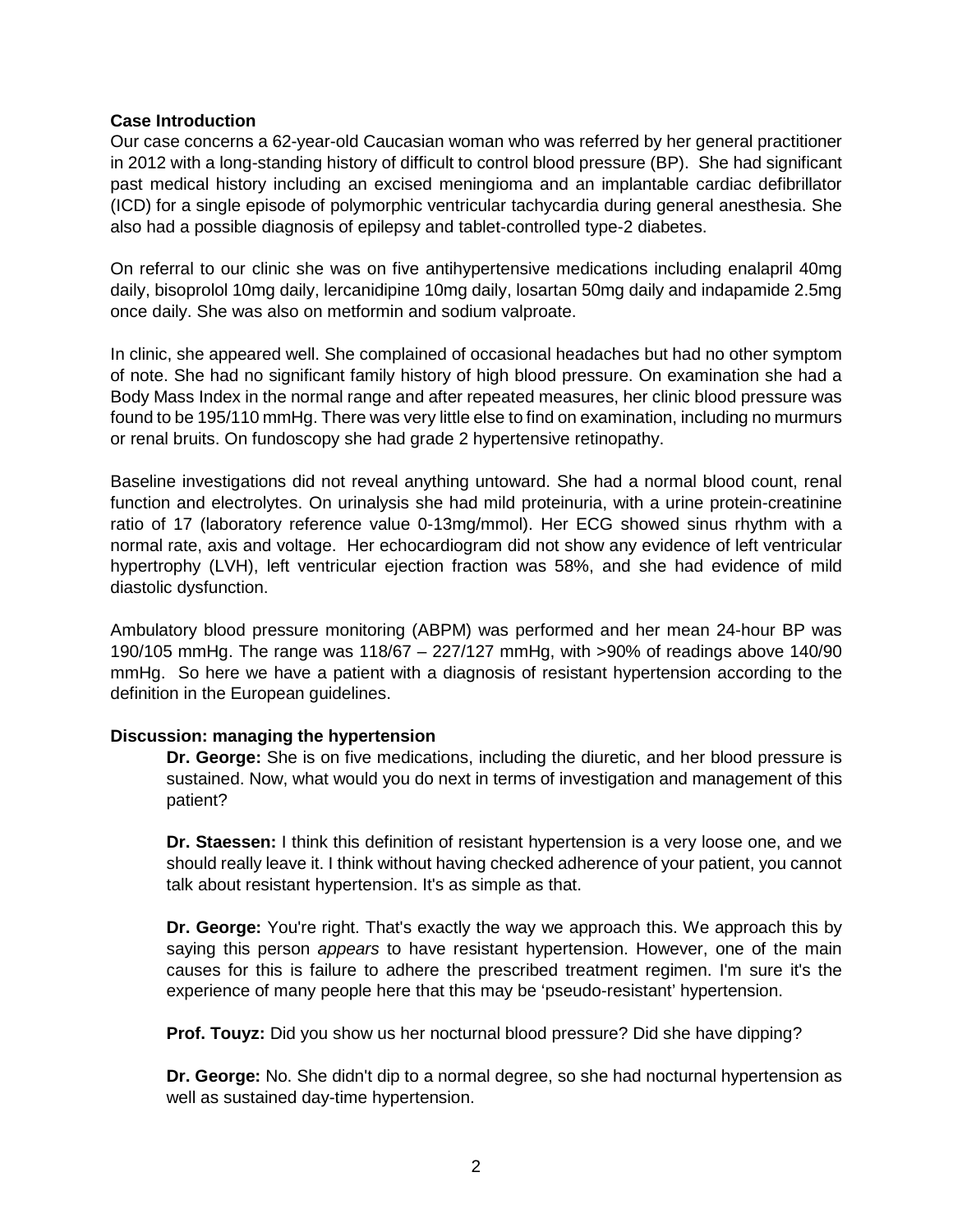**Dr. Czubek:** I think the echo in this lady doesn't describe any hypertrophy. If she really has resistant hypertension, she should have a hypertensive left ventricle. So, for sure, she is failing adherence to her particular regimen.

**Dr. George:** I think normally I would agree with you. I think this lady is quite unique in that, even to date, with the up-to-date echo that was done a few months ago she still doesn't have any evidence of LVH, which is surprising when I show you the results of her other tests. Similarly, the lack of renal impairment is surprising as well. I don't have a good explanation for that, so there's no 'big reveal' about why she has no real evidence of any organ dysfunction at this stage!

We all tend to think of at least two major causes of resistant hypertension. First of all, is there an underlying secondary cause? Secondly, does she fail to adhere to her regimen? If it's neither of those, then we can diagnose her with primary resistant hypertension.

We performed a secondary screen. A secondary screen in my institution at the very minimum, after history, examination, and first-line blood tests would include measurement of renin, aldosterone and catecholamines as well as a look at the renal arteries and the adrenal glands. Because of her ICD, this was done with CT rather than MRI. It did not reveal any evidence of renal artery stenosis, and this has been subsequently repeated recently and remains negative.

**Dr. Bursztyn:** I would think that if someone takes 40 mg Enalapril and has severe hypertension, whether you find renal artery stenosis there or not, will in no way be helpful, as a BP response to ACE inhibitors is perhaps the best predictive measure of nonadherence in my humble opinion. Therefore, looking into adherence makes much more sense than looking into renin aldo.

**Dr. George:** I agree that investigating her adherence is crucially important and I will be discussing her adherence shortly.

**Prof. Touyz:** While we're waiting, did you say you did a renal ultrasound as well?

**Dr. George:** No. We don't tend to go to renal ultrasound unless the patient has altered renal function, so first line will be cross-sectional imaging to look at the renal arteries.

**Dr. Parsa:** You didn't say what was electrolytes, potassium.

**Dr. George:** Potassium was in the normal range, she consistently has a normal potassium.

In terms of the rest of her workup, as routine in 2012 when she first came to clinic, we would do urinary catecholamines. This was done on two separate occasions and negative both times. I'm sure a lot of us have moved on to plasma metanephrine readings now because of higher sensitivity. However, we haven't repeated that because of the two negative urine collections.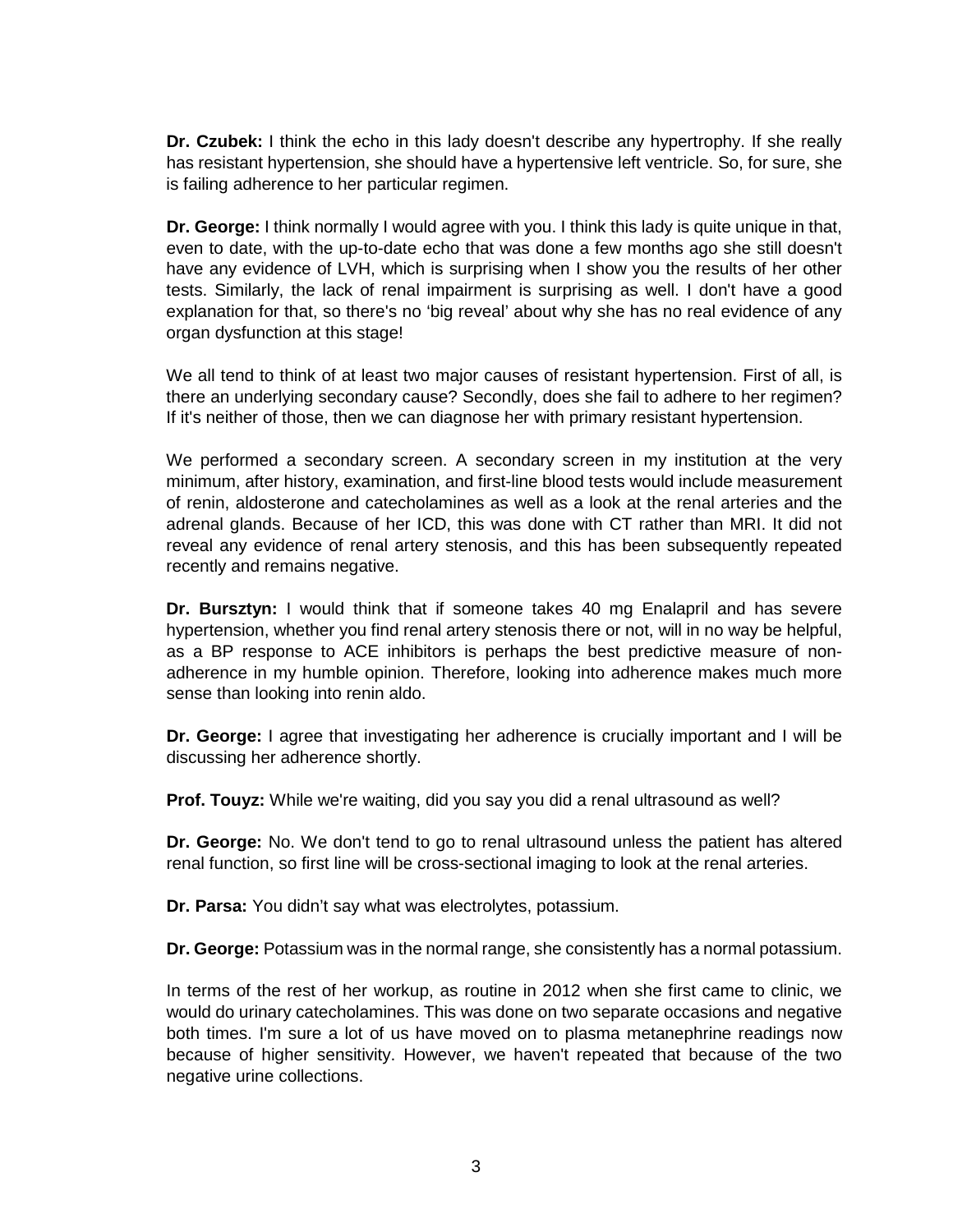Her renin was fully suppressed with a reading of <0.17 nmol/l/h (laboratory reference range 2.2-7.7 nmol/l/h) and her aldosterone was 161 pmol/l (laboratory reference range 250-950 pmol/l). This reading was taken on her medication, and I'm sure lots of you are unsurprised, given the result, as she was on a high-dose beta blocker.

**Dr. Lappin:** I am a nephrologist, but did you deliberately do a CT adrenals in advance of doing the endocrine workup, or were they incidental? Did you incidentally look at the adrenals on the angiogram?

**Dr. George:** When we request our cross-sectional imaging in all of our patients, we ask for both. We asked if we can have a look at the renal arteries, and also assess her adrenal glands as well.

**Dr. Lappin:** As you know, scanning the adrenals without the biochemistry is probably putting the cart before the horse. The other thing about the catecholamines, did you check urine metanephrines as well, because you'll miss a small percentage of PPGLs if you just do catecholamines and leave out the metanephrines. However, guidelines now suggest using plasma free or urinary fractionated metanephrines as an initial *s*creening test for PPGL, as they have superior diagnostic value.

**Dr. George:** Yes, we did and they were negative. I think the cart before the horse argument is interesting. I think the issue we have with a lot of patients, and I'm sure everyone else does, is what do you do with somebody that's already on multiple agents, which tends to interfere with our interpretation of the renin and aldosterone, as opposed to newly referred patients where we can switch them over to alpha blockers quite easily and then get a more interpretable result. I'm obviously interested to hear what your take on that would be.

**Dr. Lappin:** Yes. There was a recent Dutch study showing that stopping medications in these very resistant people, in order to do the tests, doesn't result in patient harm. Now, occasionally there's the odd patient I think you can't do it, but in the majority of patients you can switch. I think the range of treatment she was on, beta blocker, diuretic, ACE and an ARB, this is not just a dirty screen. I'd call it a very dirty screen. We do try and interpret it, but I just don't think you can interpret that data confidently.

**Dr. George:** If you were to stop one of her medications in order to get a better interpretation, which one would you stop?

**Dr. Lappin:** I think the beta blocker.

**Dr. George:** That was our impression as well, because that's the only one that's really suppressing her renin. In the scenario where you're not sure if an adrenal mass is functional or not we would obviously stop the beta blocker and if the renin remained suppressed, then the index of suspicion for primary hyperaldosteronism is increased.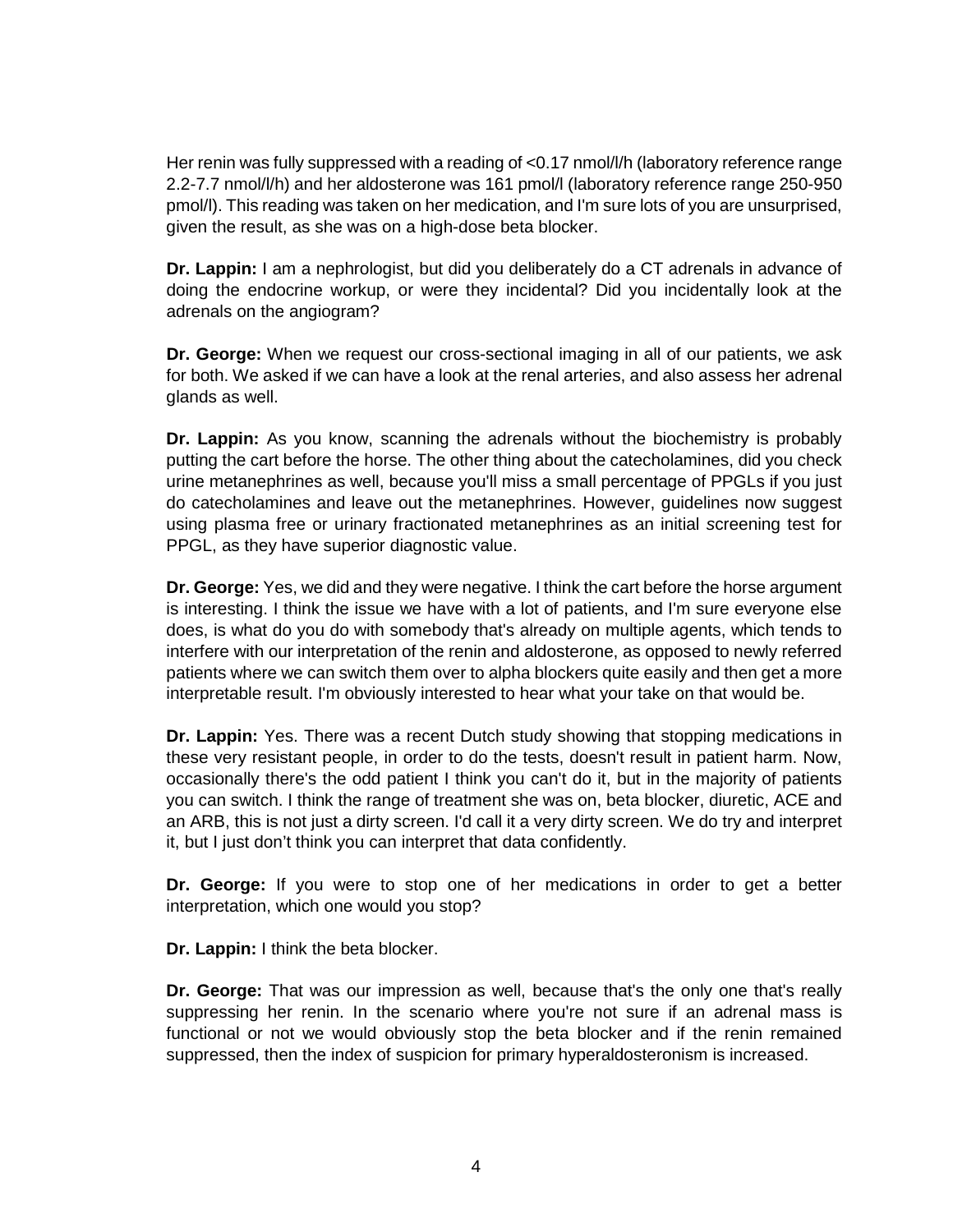**Dr. Lappin:** There's another subtle point on the calcium channel blockade. Dihydropyridine calcium channel blockers can give a false negative ARR, so ideally treated patients should be on a non-dihydropyridine calcium channel blocker, if you really want to be clean about screening on medications.

**Dr. George:** Agreed. The ideal situation would be to do it on no medications. At this point, we would stop the beta blocker but ideally, she wouldn't be on anything.

**Dr. Lappin:** The situation with your patient is that you're both extremely worried about this lady and you don't want to stop her medications, but you think Conn's syndrome is the most likely underlying endocrine abnormality. Why not just go to a CT-PET metomidate scan now without further biochemical screening.

**Dr. George:** We occasionally send our patients up to Cambridge for exactly that. I think if we would've had a higher index of suspicion in her case, we certainly would have done that.

**Dr. Bursztyn:** The presence of very low renin in the face of high dose of ACE inhibitor certainly indicates volume suppression. This suggests something else that substitutes aldosterone, like licorice. I think at this point it would be, if not done earlier, appropriate to go back to the patient and have some inquiries about her habits.

**Dr. George:** That's exactly what we were thinking, but the trick here would be to stop the beta blocker first, so you know what the renin's doing in that context. Unfortunately, when we tried to do that, she complained of severe headaches, and essentially started taking her beta blocker again. We tried this on two or three occasions, and were frustrated by the fact that we couldn't measure her renin without the beta blockade.

**Prof. Kahan:** Before discussing whether you can analyze renin-aldosterone on drugs, it would be interesting to know whether she has any drug concentrations at all. Otherwise, it's a theoretical discussion. On that line, what about heart rate on your ambulatory blood pressure measurement? Because she should be bradycardic if she takes her beta blockers, and if not, that would help. Finally, we stop all anti-hypertensive medications and it hasn't happened anything since 1987. If you are on five drugs and 200 systolic, nothing will happen.

**Dr. George:** I think on the last point, we could have been braver, certainly. However, there was some resistance from her. I'll show you some data in a second about her heart rate. With regard to metabolites, yes, we would love to have done this but we don't have that facility. We know from a study performed in Leicester in the UK which measured urinary metabolites, that approximately 25% of patients referred to resistant hypertension clinics, do not take their medications as prescribed<sup>1</sup>. There's other data that suggests that it could be even higher than that, and I'll discuss some of that shortly.

## **Confirming Adherence**

To investigate patients' adherence, we bring them in to our day unit and observe them take their tablets i.e. directly-observe therapy (DOT). We did this with her in 2013 **(Figure 1).** Her presenting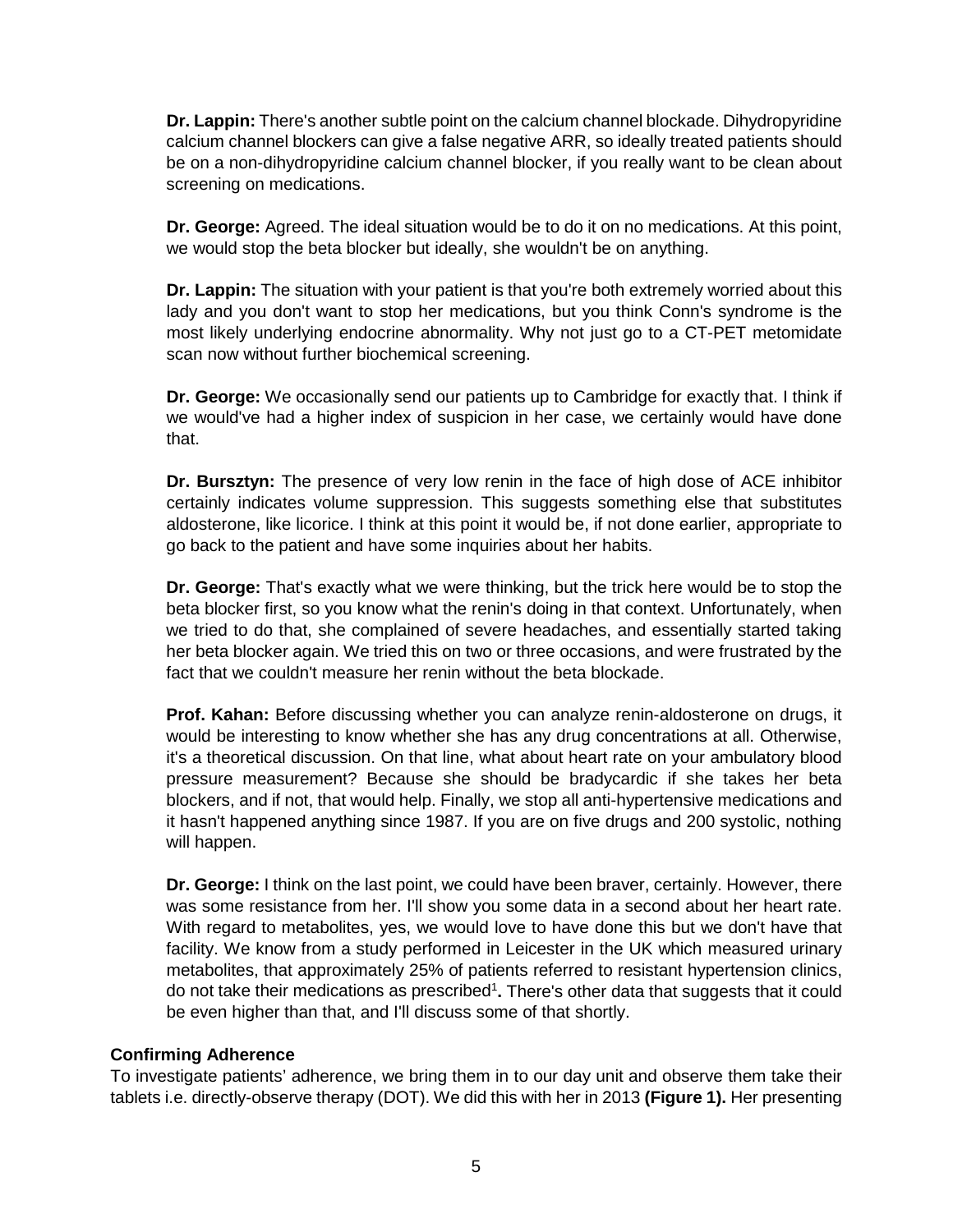BP on the day of DOT was 220/100 mmHg with a heart rate of 85 bpm. I observed her taking three of her prescribed medications at 9am: enalapril 20mg, bisprolol 10mg and indapamide 2.5mg. Three hours later, at 12pm her BP was 213/112 mmHg; however, her heart rate had dropped to 70 bpm. At 12pm she was observed to take her remaining two medications: losartan 50mg and lercanidipine 10mg. At 3pm her BP remained very high: 205/105 mmHg and her heart rate remained 70 bpm. Therefore, we were pretty convinced she had true resistant hypertension!

## **Modification of Therapy**

**Dr. George:** The next question I wanted to throw to the floor, what do you routinely do when faced with this? I personally don't think that it is that common to find a patient like this who really does appear to religiously take her tablets. We saw that her blood pressure doesn't drop during DOT. We haven't found a secondary cause. She's already on five medications. Remember this is 2013. What would you have done with her?

**Dr. Wang:** We discussed about the use of beta blockers. Why don't you use, for instance, non-dihydropyridine calcium channel blockers? Because when we consider some biochemical measurements in those patients, we normally replace beta blockers or some other drugs with non-dihydropyridine calcium channel blockers, verapamil, a slow-release verapamil, or the slow-release diltiazem. When you use those drugs and you may see probably even different blood pressure, or in fact in the meantime you can also perform biochemical measurements more accurately. That's our routine work when we have a resistant hypertension for some measurements of secondary hypertension.

**Dr. George:** Thank you. That's a good idea. I'll take that back.

**Dr. Lewis:** You didn't mention the calcium. I'm presuming it's normal. Our guideline would say Spironolactone. She had an aldo-renin ratio of over 800:1. She's not responding to a huge dose of an enalapril anyway. The other thing is either up the diuretics and/or up the calcium channel blockers. You're only on 10 of lercanidpine. You could've used 20. You could've used nicardipine 45 BD. You could've added torasemide. The guideline would say add spironolactone first, up the diuretic and then up the CCB, and way down on the enalapril, which above 20 probably didn't achieve anything.

**Dr. George:** Yes. You can't be 100% sure she doesn't have primary aldosteronism, given the biochemistry, and we actually thought along the same sort of lines. We initially added 25mg of spironolactone, and also as we saw that slight response to the vasodilator during DOT we also added additional vasodilatory therapy with 4mg doxazosin.

**Dr. Micali:** Other things I would consider optimizing medical treatment, the patient is taking enalapril once a day. We know that enalapril doesn't last 24 hours. The same for losartan. So, first off, I would optimize the medical treatment. Even like this, I think this won't be enough and you will need more drugs like spironolactone, doxazosin anything else. But the first step is optimizing the medical treatment.

**Dr. George:** Agreed.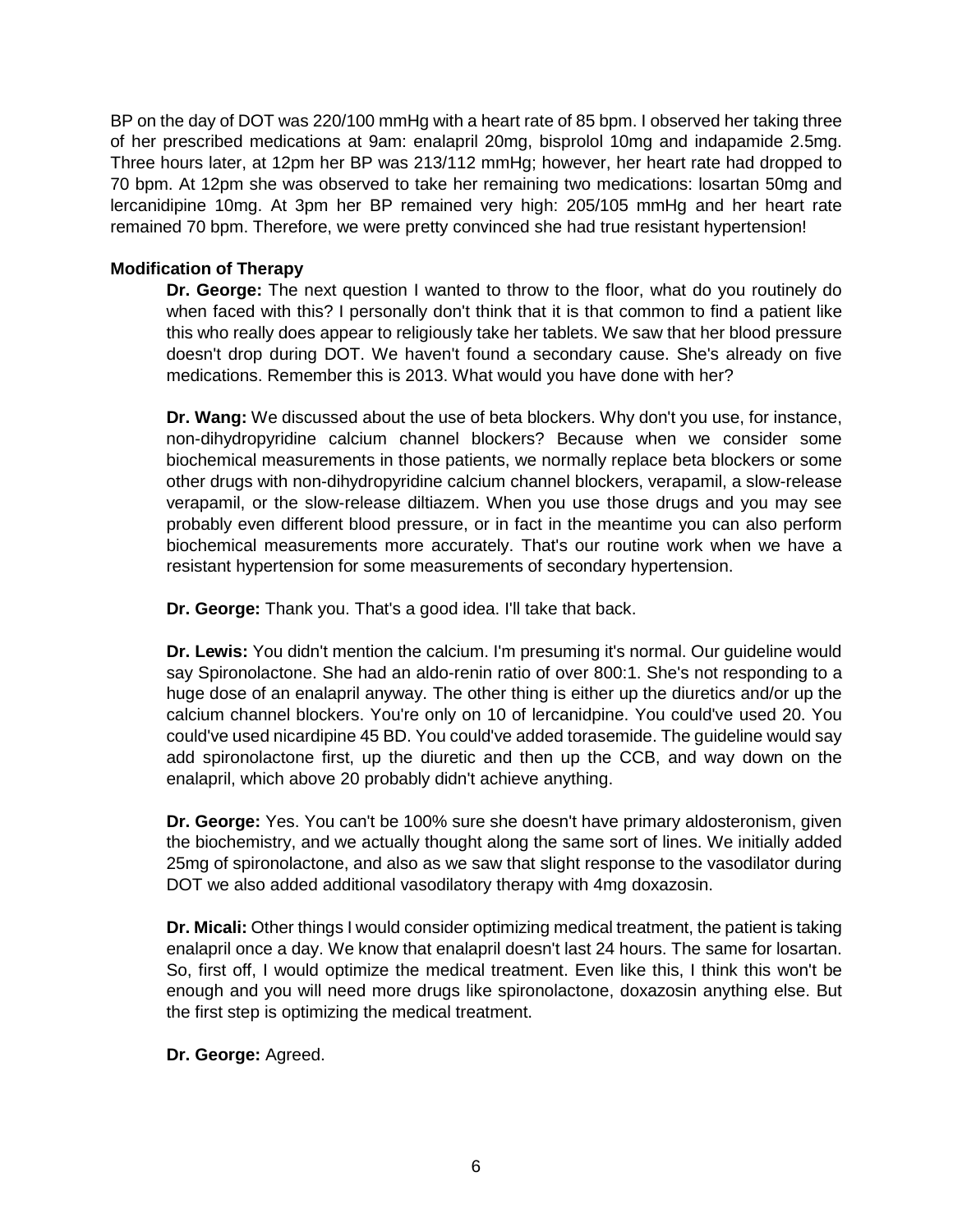# **Resistant Hypertension: Trials and Tribulations**

Marc George<sup>1</sup>, Daniel J. B. Marks<sup>2</sup>, Tamer Rezk<sup>3</sup>, Ross Breckenridge<sup>4</sup>, Reecha Sofat<sup>1</sup>, John Martin<sup>1</sup>, Raymond MacAllister<sup>5</sup>, Rhian M. Touyz<sup>6</sup>, Jan A. Staessen<sup>7</sup>, Michael Bursztyn<sup>8</sup>, David Lappin<sup>9</sup>, Mohammed Barigou<sup>10</sup>, Aroon Hingorani<sup>1</sup>

<sup>1</sup> Department of Clinical Pharmacology, University College London Hospital NHS Foundation Trust, UK

<sup>2</sup> Centre for Molecular Medicine, University College London

<sup>3</sup> Nephrology, Royal Free London NHS Foundation Trust, UK

<sup>4</sup> Silver Creek Pharmaceuticals, San Francisco, CA, USA

<sup>5</sup> Dorset County Hospital, UK

<sup>6</sup> Institute of Cardiovascular and Medical Sciences, College of Medical, Veterinary and Life Sciences, University of Glasgow, UK

<sup>7</sup> Studies Coordinating Centre, Research Unit Hypertension and Cardiovascular Epidemiology, KU Leuven Department of Cardiovascular Sciences, University of Leuven, Leuven, Belgium

<sup>8</sup> Hadassah-Hebrew University Medical Center, Mount-Scopus, Jerusalem, Israel

<sup>9</sup> Department of Nephrology, Galway University Hospitals, Galway, Ireland

<sup>10</sup> University Paris Descartes, AP-HP, Hypertension Unit, Hospital European Georges Pompidou, France

*The following case was presented 15 June 2017 as part of the Clinical-Pathological conference chaired by Anna F. Dominiczak and Rhian M. Touyz at the European Meeting on Hypertension and Cardiovascular Protection in Milan, Italy. Marc George presented the case.*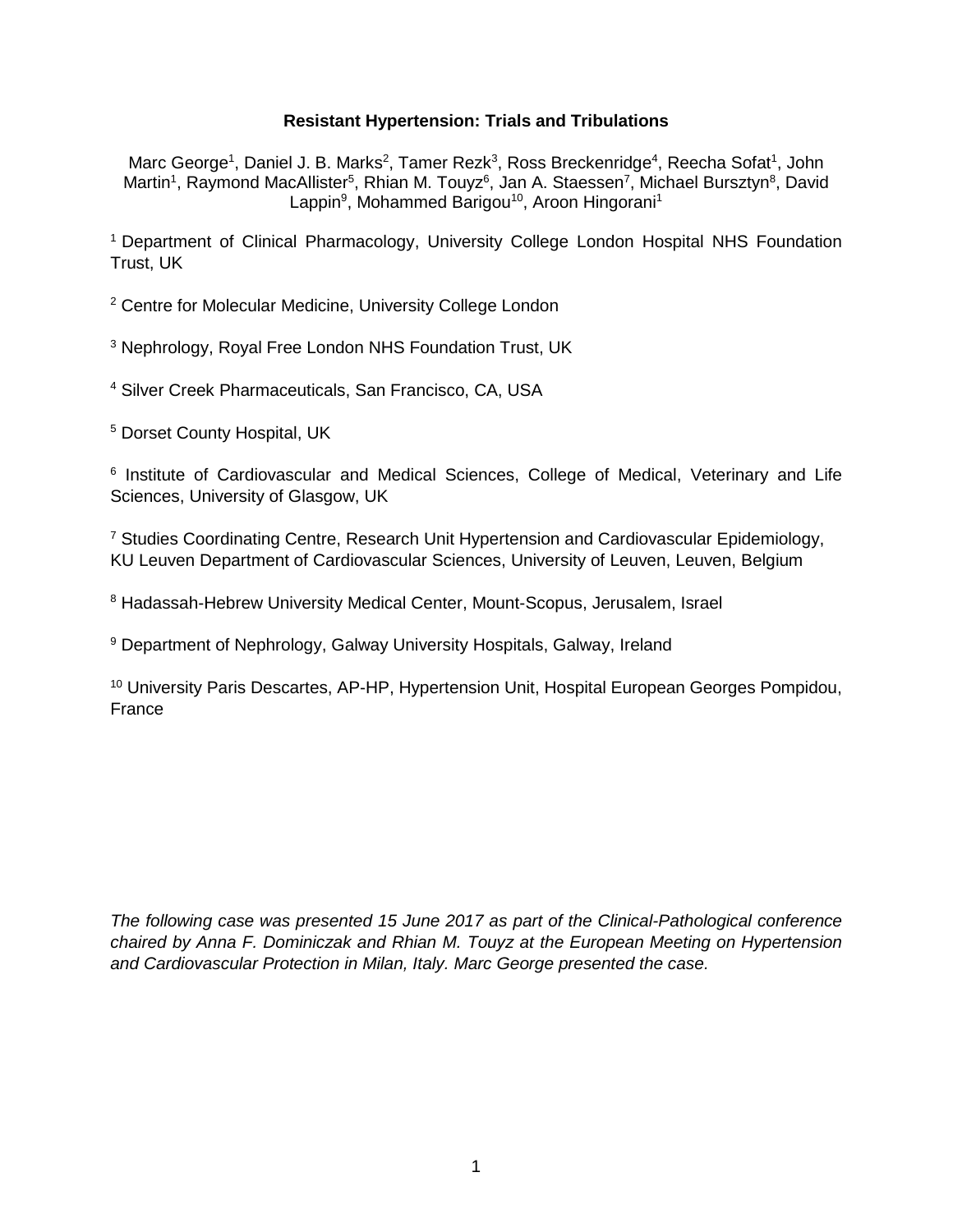**Dr. Delmotte:** I'd like to go back for just one second on the workup of this patient. First, do you have an idea of her urinary sodium levels?

**Dr. George:** I don't, no.

**Dr. Delmotte:** Because it's a known fact that low sodium diet is more effective in resistant hypertensive patient than in general hypertensive population, so that could be one point. My second question is, do you at any point in the care of this patient consider doing polysomnography to look for sleep apnea syndromes, since you mentioned that she was a non-dipper, so I think that might have been interesting.

**Dr. George:** She doesn't have the body habitus or symptoms to suggest sleep apnea. If we had a high index of suspicion, we would usually start with a more focused history around sleep and use the Epworth sleepiness questionnaire. You'll see from our cohort data that we do diagnose sleep apnea in our patients reasonably frequently. However, I think in retrospect, given that she's a non-dipper we should consider this.

**Dr. Delmotte:** Because you have this large Brazilian series from a few years ago that showed in that case, in that series at least, that something like 60% of patient with resistant hypertension had (moderate/severe) sleep apnea syndrome<sup>2</sup>.

**Dr. George:** I think we tend to find this in patients that have got the metabolic syndrome and are overweight. I think we're increasingly recognizing that if you make the diagnosis and can get them on a CPAP machine at home, then actually their blood pressure comes down. You see that with their nocturnal blood pressure improving.

**Dr. Barigou:** About the treatment of this patient, she had a double blockade of the renin/aldosterone system. Based on ONTARGET results that showed an increase in adverse events in patients with double blockade, why did you not stop this double blockade? (Note: ONTARGET<sup>3</sup> showed no difference in the primary endpoint between ramipril alone and in combination with telmisartan but the combination was associated with more adverse events such as hypotensive symptoms and renal dysfunction.)

**Dr. George:** I failed to mention what the spironolactone replaced. I can't remember if it was the ACE or ARB, but we took her off one. As you quite rightly mentioned, there was no trial data supporting being on dual ACE and ARB blockade in hypertension.

**Dr. Barigou:** Just for indapamide, you used I think the rapid releasing form. Can you not switch to a long-acting form, or chlorthalidone that is a longer-acting diuretic?

**Dr. George:** I think those are some brilliant suggestions, particularly the idea of looking at the half-life of these drugs and making sure that she's getting 24-hour anti-hypertensive cover. I will definitely take that back as an idea.

**Prof. Touyz:** Could I also ask you about some of the more potent classical vasodilators, like hydralazine. Did this ever come into consideration in terms of your management?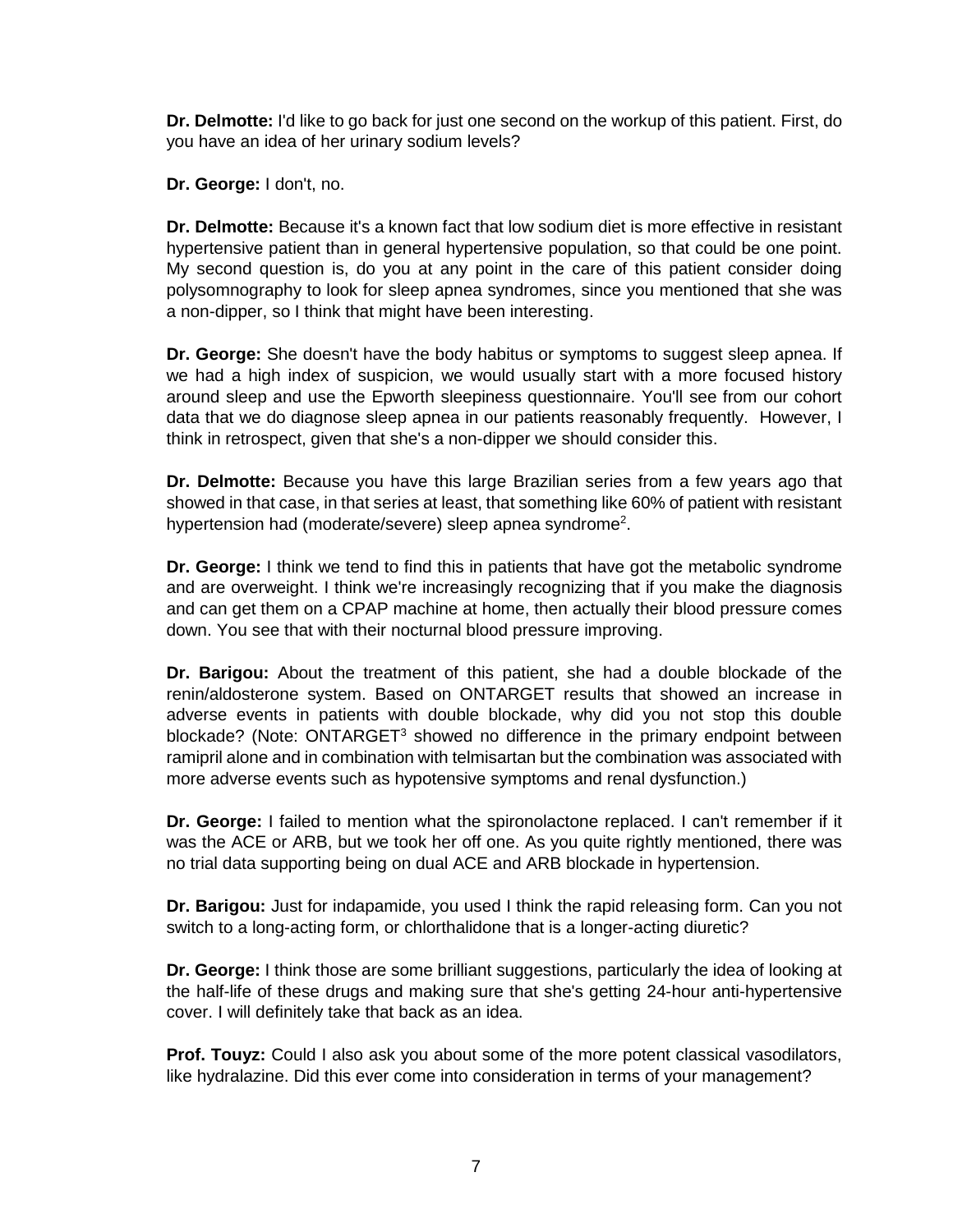**Dr. George:** The discussion was around increasing her vasodilators. We thought that we'd start with an alpha blocker as we use it more frequently.

**Dr. Pedrinelli:** I don't understand something in this case, in the overall context. Because this patient had no hypertrophy, right? She had no albuminuria, right? Presumably, she had no hemorrhages nor exudates, right?

**Dr. George:** Just Grade 2 retinopathy.

**Dr. Pedrinelli:** Probably. So how do you fit in the overall picture of this?

**Dr. George:** I think it's quite remarkable. Like I said, five years later, having just read her most recent clinic letters and seeing her repeated echo and urea and electrolytes, she still has very little target organ damage, despite persistently elevated blood pressure. Her most recent blood pressure is more controlled, so we're looking at more 160/90 mmHg than we were 200/110 mmHg with the changes that have been made. But you're right, I don't have any bright ideas about why. Therefore, she is quite an interesting patient. She has clearly sustained hypertension without significant end organ damage.

**Dr. Pedrinelli:** We had a case like that, and we used urapidil, infusion of urapidil, and we found a very brisk hypotension response. Probably what you did, to exclude the pseudohypertension, was to give the drug by mouth, correct?

**Dr. George:** She had all five of the prescribed medications that she was referred to us on at that time point, and her blood pressure didn't change. We haven't repeated that. Her 24- ABPM has improved. We did discuss whether we should bring her in for intravenous therapy to demonstrate that we can lower her blood pressure, but we didn't see a reason for that. She's not at any point presented in an accelerated fashion.

**Dr. Faconti:** I have a question regarding the treatment, or mainly a comment. The fact that the patient has low renin can also be a sign that the patient probably was volume overloaded, so a different strategy would be to use as many diuretics as possible to assure a right volume. Another comment is the fact that there was no target organ damage, it can be related with the fact that aldosterone itself was low and aldosterone is one of the major mediators of fibrosis, so that can be probably part of the story. What I would have done with this patient is to add chlorthalidone, amiloride, spironolactone, and see what happens.

**Dr. Rossi:** The question is, did you up titrate your spironolactone adequately, and the reason for that is approximately 1/3 of the patients do respond to a dose between 25 and 100. Then another 1/3 to 100 and 200 mg. Then 1/3 of the patients require a higher dose. If you do so, you probably can withdraw your beta blocker, and that would be very critical because if you would then find very low plasma renin activity, or active renin. With an ARB and spironolactone, then you will have very strong evidence for doing an adrenal vein sampling during the treatment, which would probably show you a lateralized secretion of aldosterone.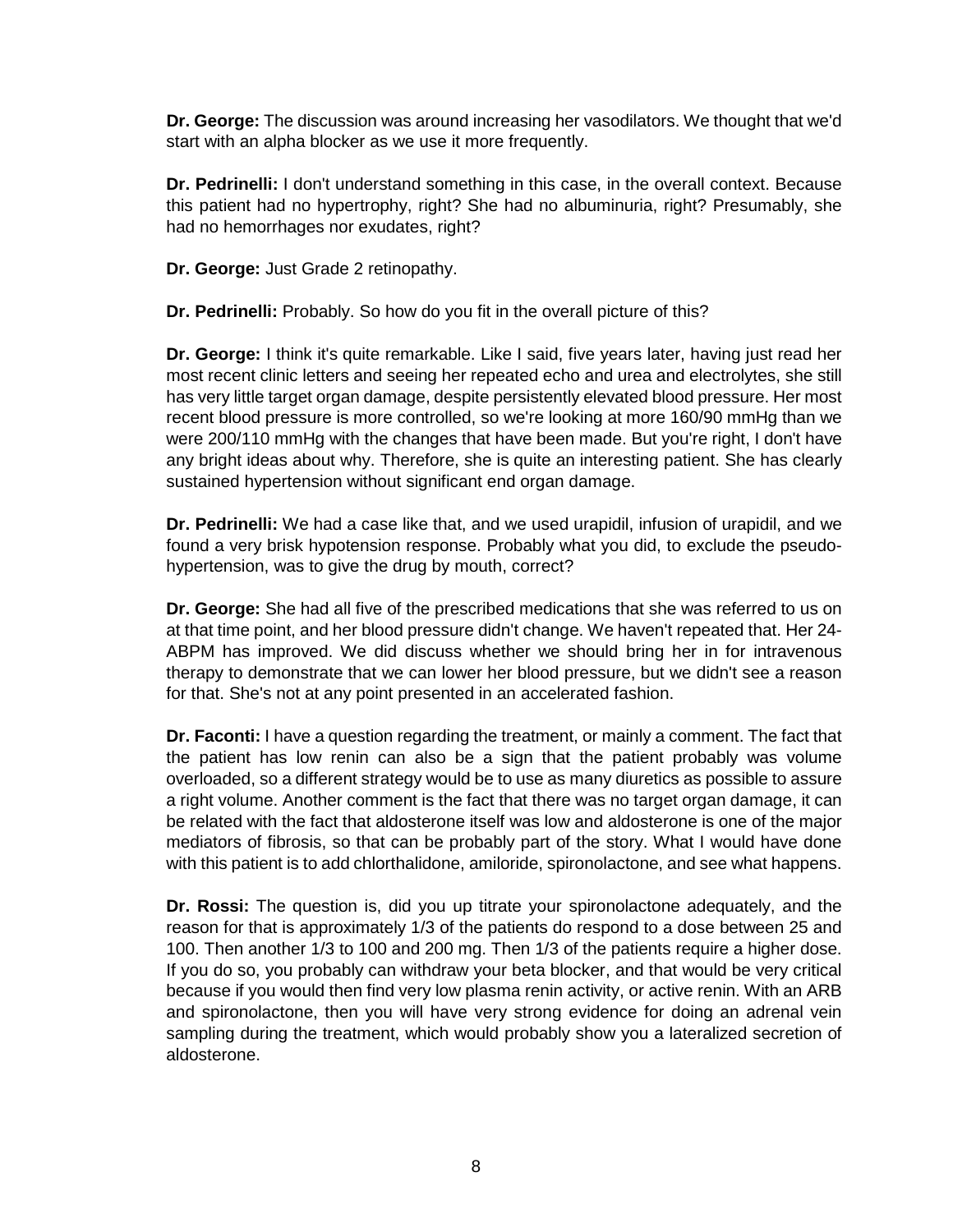**Dr. George:** I think, again, that's a very good idea. Let's go back and consider doing a PET metomidate scan or get her off the beta blocker by optimizing her other medications and then repeat the renin.

## **Decision for Renal Denervation**

This was 2013 and we thought about something else at that time point. That is, should renal sympathetic denervation (RDN) be considered?

At that time, RDN was very much en vogue. Recall RDN is based on evidence that both afferent and efferent sympathetic renal nerves play a significant role in the pathogenesis of hypertension. Since these nerves are closely juxtaposed within the renal artery adventitia they can be ablated endovascularly. The very first catheter that was brought onto market was the Symplicity catheter, and the idea was to ablate in a corkscrew manner both renal arteries.

There were two studies that had been published at this time that were available to help make the decision whether to offer this new emerging therapy to our patient.

## **SYMPLICITY-HTN 1 and 2**

The first study was a proof of principle, first into human study published in the Lancet in 2009<sup>4</sup>. This was a non-blinded, single-arm study in which 50 patients with resistant hypertension were enrolled. Resistant hypertension was defined as an office systolic BP >160mmHg on at least 3 antihypertensives (including one diuretic). In the 41 patients that underwent the procedure the change in BP at 1 month was -14/10 mmHg and at 12 months (n=9) was -27/17 mmHg. In addition, norepinephrine spillover was performed in 10 subjects and showed a mean reduction of 47% (95% CI 28-65%) demonstrating that the procedure reduced renal sympathetic tone. The procedure was well tolerated with only two complications: one renal artery dissection (successfully treated with a stent) and one pseudoaneurysm at the puncture site.

The second trial that came out a year later was called 'SYMPLICITY HTN-2'5 . This was the first randomized control trial of RDN; however, as with the first trial it was not blinded. The entry criteria were largely the same. The primary endpoint was office systolic BP at 6 months and secondary end-points included measurements of safety as well as change in 24-hour ABPM. 106 patients were enrolled (of 190 screened).

Our patient would have fit the entry criteria but unfortunately, she would have been excluded due to her ICD. As with the first study, SYMPLICITY HTN-2 had very startling results. Office BP was 33/12 mmHg lower in the treatment group than the controls at 6 months with an ABPM reduction of 11/7 mmHg. It was also well tolerated with one pseudoaneurysm at the puncture site.

## **UK Guidelines**

In January 2012, in response to these studies, guidelines were produced by the National Institute of Clinical Excellence (NICE) in the UK $6$ . The limited evidence-base was recognized, but it was suggested that RDN could be performed in routine clinical practice if there was adequate clinical governance in place, the patient understood the uncertainty, and there were mechanisms in place for audit and review. Performing RDN in clinical practice also had to be overseen by a multidisciplinary team (MDT) including hypertension specialists and interventionists.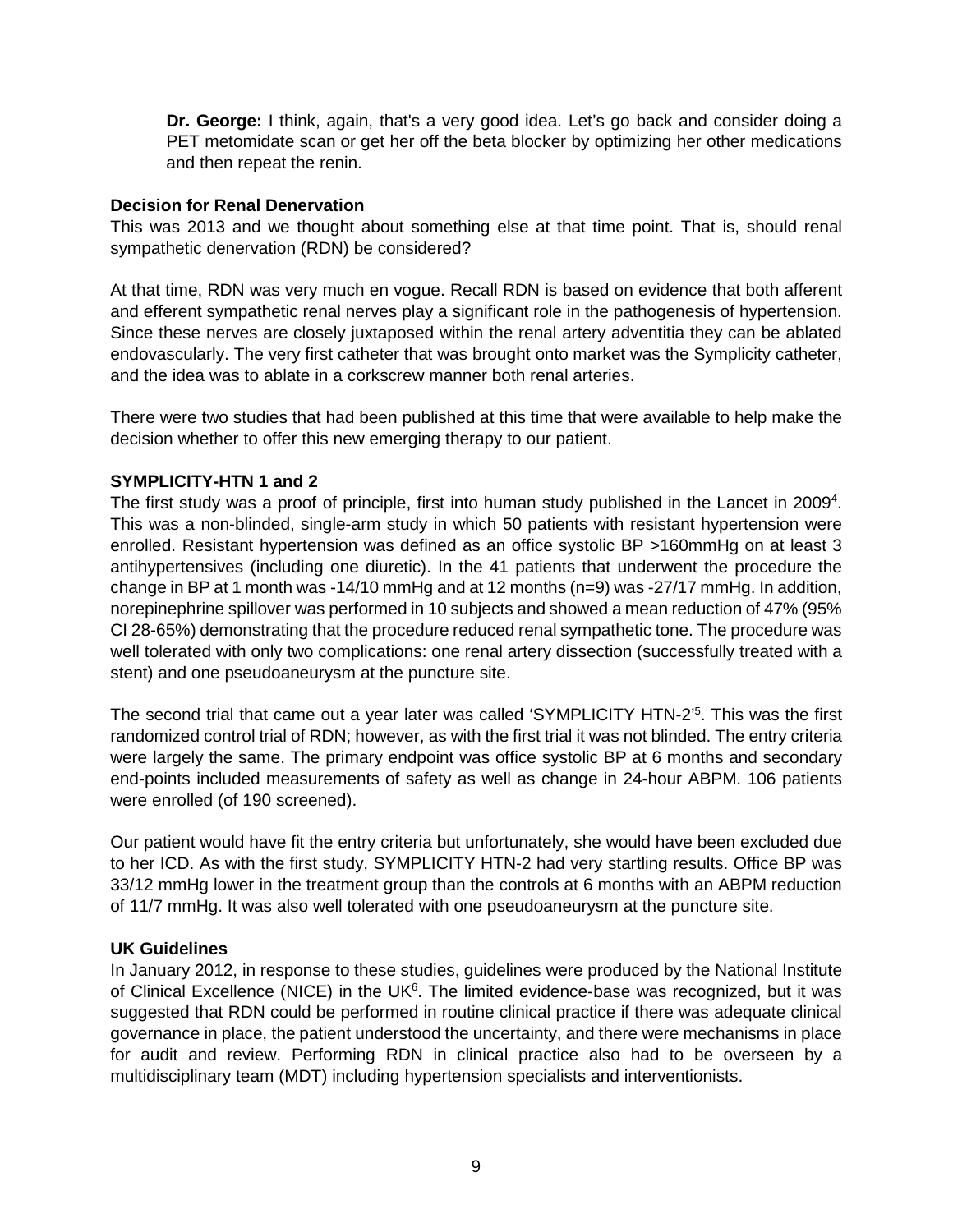These guidelines were supported by a statement from the relevant specialist societies in the UK, including the British Hypertension Society<sup>7</sup>. The entry criteria suggested was similar to that used in the trials (BP >160mmHg on 3 or more anti-hypertensives), but the criteria were fleshed out in a way that may be considered robust. It mandated using ABPM to rule out white coat hypertension, a measure of concordance (e.g. DOT), and the exclusion of secondary causes with suggestions of first-line investigations. None of these important measures were included in the protocols of the trials.

It was decided that RDN might be a useful option for patients such as the one I've described. Therefore, funding was secured to set-up a service in our hospital and several radiologists and cardiologists went to Europe to be trained in how to perform RDN. A regular MDT to discuss potential candidates was also established.

# **Searching for potential candidates in our clinic**

It was time to determine whether there were patients in our clinic that fit the criteria for RDN. We looked prospectively at our cohort. There were 298 patients with a diagnosis of hypertension booked into the clinic in 2013. The mean age was 62 (range 19-102) with a mean clinic BP of 143/80mmHg on 2.5 antihypertensives (range 1-6).

The selection pathway derived from the guidelines was applied **(Figure 2).** A patient must have a clinic blood pressure more than 160 mmHg, a 24-hour ambulatory blood pressure systolic daytime average of more than 150 mmHg, a secondary screen and DOT to ensure concordance.

Of the 298, 31 (10.4%) had a clinic BP more than 160 mmHg. Of these 24 (77%) had white coat hypertension and/or a secondary cause identified and 3 were excluded for co-morbidities or incomplete investigations **(Figure 3).** 4 were admitted for DOT and 2 of these had a significant drop in BP leaving just 2 potential candidates (including the patient I have presented) **(Figure 1).** 

Interestingly, we found a high prevalence of the white-coat effect which was present in 14/26 (53.8%) patients who underwent ABPM.

# **SYMPLICITY HTN-3**

Therefore, there were two potential candidates in October 2013. In January 2014, Medtronic, who make the Symplicity catheter announced that their next trial; SYMPLICITY HTN-3, which was the first blinded sham-controlled trial, failed to meet its primary end-point<sup>8</sup>. There was an immediate response from the UK joint societies working group who produced a statement recommending a temporary moratorium on RDN<sup>9</sup>, so we had to stop our nascent service for RDN! After review of the evidence, that temporary moratorium become permanent. Indeed, clinicians in the UK are still not allowed to perform RDN outside the context of a clinical trial.

A brief review of the trial that has caused so much controversy is appropriate. SYMPLICITY HTN-3 was published in the NEJM in March 201410. 535 patients were enrolled (of 1441 screened (37%)) across 88 sites in the USA. The entry criteria were similar to the previous two trials, however for this study ABPM was included to rule out white coat hypertension and it was mandated that there be no change in medications for 2 weeks before the start of the trial. Randomization was performed in a 2:1 manner and crucially, for the first time, a sham-procedure was included to blind the control patients. The primary end-point was office systolic BP at 6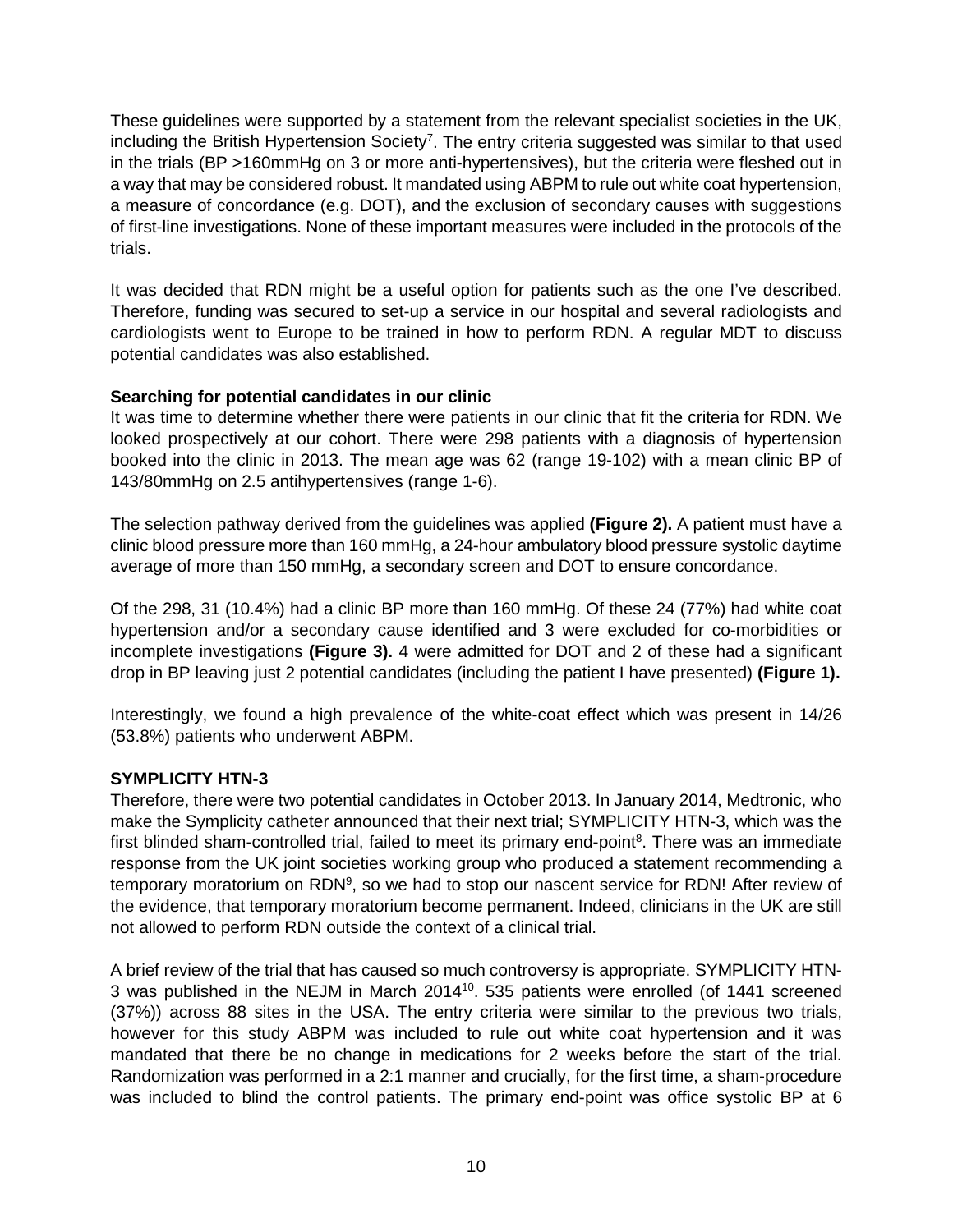months. Unlike in the first trial, there was no measurement of the procedure's technical success using norepinephrine spillover.

The unexpected result was not that there wasn't a reduction in BP in the patients who underwent RDN – indeed the office systolic BP at 6 months was -14.13 mmHg. The unexpected result was that the reduction in blood pressure in the treatment arm was matched in the control arm (-11.74 mmHg, difference between groups -2.39 mmHg P=0.26). There was also no difference in the change in BP measured by ABPM. Complication rate was not statistically different.

## **Discussion: Failure of SYMPLICITY HYPERTENSION-3**

**Dr. George:** A question that has taxed the hypertension community is: why did this trial fail? Does anyone have any other thoughts about why that trial specifically failed to demonstrate any benefit of renal sympathetic denervation?

**Dr. Lappin:** The early trials were very poor, patients were their own controls, for example, and it wasn't until SYMPLICITY HTN-3 that we had proper trial data for RDN. Even with that poor data, a lot of people went ahead and did renal denervation.

You still hadn't ruled out a Conn syndrome in your patient. My own experience with this is when we have taken the renal denervation patients into our clinic, we've diagnosed Conn syndrome in a lot of those patients. It has never been clear to me from the studies that the patients were properly worked up from an endocrine perspective in advance.

Another couple of points. I think the average number of patients treated per interventionist in SYMPLICITY HTN-3 was two, so probably the wrong people were doing the procedure in the study.

Also, there is incomplete science around RDN still. That hasn't all been tidied up. Another potential concern is that when they were denervating, they weren't deep enough into the artery. They're now saying you must go deeper into the artery and possibly treat branch arteries to get an effect. In addition, a number of patients may not have had their arteries complete circumference treated.

**Dr. Staessen:** I agree, no experience. But where I don't agree is I don't think you need a sham procedure because you can measure the blood pressure by device. You can do 24 hour ambulatory monitoring. You can have a central reading station. The person or the device who reads the blood pressure doesn't know whether it's an intervention or whether it's a sham. Therefore, I really don't think that a sham procedure is needed.

**Dr. George:** You're not alone. There is a recent meta-analysis that looked to that question and suggested that a sham design isn't necessary<sup>11</sup>. I think from the FDA point of view, they mandated a sham control trial and the major ongoing studies all include a sham procedure in the control arm given the results of SYMPLICITY HTN-3.

## **Reason for the null-result of SYMPLICITY HTN-3**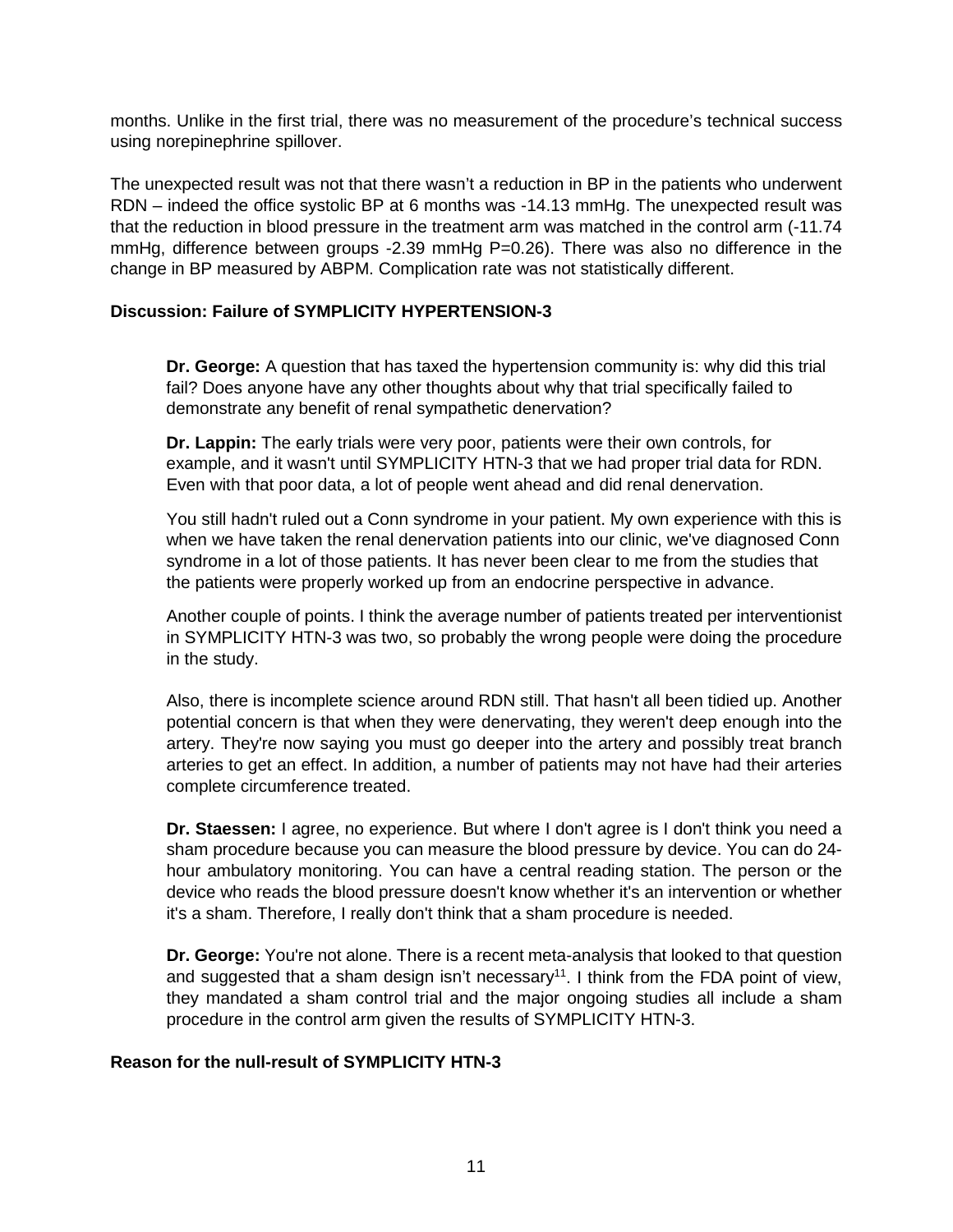There has been a lot of discussion in the literature exploring the potential reasons for the null result of the SYMPLICITY HTN-3 trial – including those that have already been mentioned.

One of the reasons may be that RDN does not actually lower BP and that this trial should be lauded because it showed the flaws in the design of the previous two trials, particularly the lack of a sham that contributed to the positive result. This has been attributed to the Hawthorne effect, i.e. unblinded patients in a trial who know they've had a novel therapy start taking their medications more regularly. In addition, there is also a reverse effect where those that didn't have the new intervention stop taking their medications. Therefore, the addition of a sham in SYMPLICITY HTN-3 was crucial to remove this source of bias.

However, another position is that RDN may indeed work but that serious flaws in the design of SYMPLICITY HTN-3 contributed to the null result. There has been particular criticism that the inclusion criteria and trial design were not rigorous enough and that the patients enrolled likely had high-levels of non-concordance<sup>12</sup>. In addition, the technical success of the procedure has been called into question $13$ .

## *Entry criteria and study design*

None of the SYMPLICITY trials included an objective measure of concordance at any point. This is important as non-concordance is extremely prevalent in the 'resistant hypertension' cohort. For example, in the Sympathy trial<sup>12</sup>, which measured people's urinary and plasma drug levels without their knowledge, approximately 70% of patients were either completely non-concordant or poorly concordant with their regimen. By not accounting for this, there was significant scope for patients to succumb to the Hawthorne effect and reduce their BP during the trials, simply by increasing their adherence.

In a similar vein, there was very poor medication stability throughout the trial. The study design only mandated a 2-week period of medication stability before being enrolled and during the study 40% of patients had their medications changed<sup>10</sup>. This clearly confounds the results. In addition, there was also no per-protocol secondary hypertension screen.

When we applied the more rigorous UK guideline entry criteria to our cohort **(Figure 2)**, which included directly observed therapy, ABPM, and a secondary hypertension screen, only 6% of patients were potentially eligible. Other studies using a similar approach have found eligibility rates of around 15%<sup>1</sup>. In the trial nearly 40% of screened patients were enrolled<sup>10</sup>. Taken together, this suggests that the SYMPLICITY HTN-3 patients were not worked up sufficiently to control for important sources of bias and confounding.

## *Technical success of the procedure*

A major criticism of SYMPLICITY HTN-3 is that the technical quality of the procedure was poor. The study protocol mandated 4-6 ablations in a corkscrew manner in both renal arteries. However, only 5% actually had a per protocol ablation performed<sup>13</sup>. This was because of inexperience. The 535 patients were treated across 88 sites and 34% of interventionists performed just one procedure<sup>13</sup>. How can they possibly be expected to get it right the first time?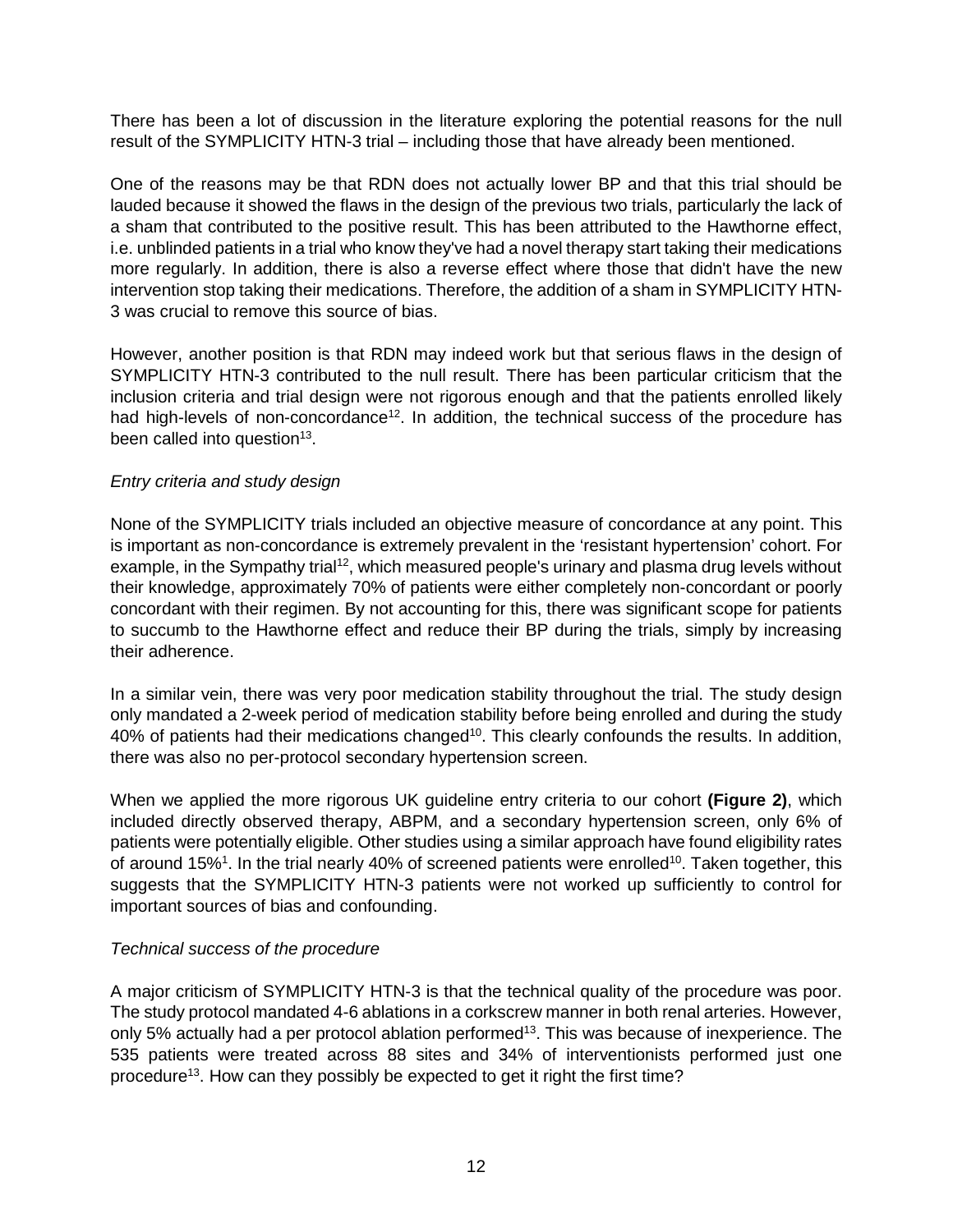Furthermore, there has been an increasing realization that the approach employed during these studies may not adequately achieve renal denervation, even when performed appropriately. Looking at technical success, in SYMPLICITY HTN-1, a mean 47% reduction in norepinephrine spillover<sup>4</sup> was achieved. However, in animal models, approximately  $85\%$ <sup>13</sup> reduction in norepinephrine spillover is achieved. In another small (unpublished) study in patients that had renal sympathetic denervation by an experienced group the spread of effect was very large<sup>13</sup>. It has become apparent from porcine models that ablating the main renal artery alone may not be sufficient, and that ablation of branch arteries is also required to reliably achieve denervation<sup>14</sup>.

**Dr. Bursztyn:** All the points that you made are important and extremely relevant, but the major fallacy is that resistant hypertension is not a physiologic entity. It is a mixture. Some patients are resistant to my treatment. That does not necessarily mean they will be resistant to your treatment, and vice versa. So, I think the major fallacy is the idea that you can take a bag of all sort of things and treat them with a specific treatment.

Moreover, I would like to cite a study from Streeten, a quarter of a century ago or more, who worked up over 4,000 people for secondary hypertension, and ended up finding all sort of findings. The majority of those with treated secondary hypertension, were not free from anti-hypertensive treatment regardless of the etiology or therapy<sup>15</sup>. So longstanding secondary hypertension is quite an elusive challenge.

**Dr. Barigou:** Thank you for all these clinical trials data. However, there is one trial that was not mentioned: "The DENERHTN HTN" trial in France<sup>16</sup>, in which there was a standardized treatment of four weeks before confirmation of resistant hypertension, and then patients were randomized to an intervention or to a stepped escalation in treatment. The results showed a significant difference between the two groups, and this difference was more important in those who had renal denervation. So even if there was no sham procedure, we can talk about this positive study. This is really important.

**Dr. George:** Agreed, it wasn't a blinded trial. However, the key message of that study design, which has been incorporated into the latest trials, is that medication stability and a standardized regimen is vital to see a signal.

## **Renal Denervation Moving Forward**

More recent RDN trials have integrated the lessons learned from the SYMPLICITY studies and introduced some novel trial designs.

Firstly, most studies are now routinely including a sham procedure in the control arm.

Secondly, the technical aspects of the procedure are being addressed with novel technologies. Medtronic's SPYRAL catheter, for example, applies radiofrequency ablation to 4 quadrants of the renal artery simultaneously and the new protocol includes ablation of both the main and branch arteries<sup>17</sup>. In addition, the number of interventionists is being restricted to ensure adequate proficiency.

Thirdly, to reduce heterogeneity in drug therapy, study designs have incorporated standardized medications regimens as per the approach taken in the aforementioned DENERHTN HTN trial.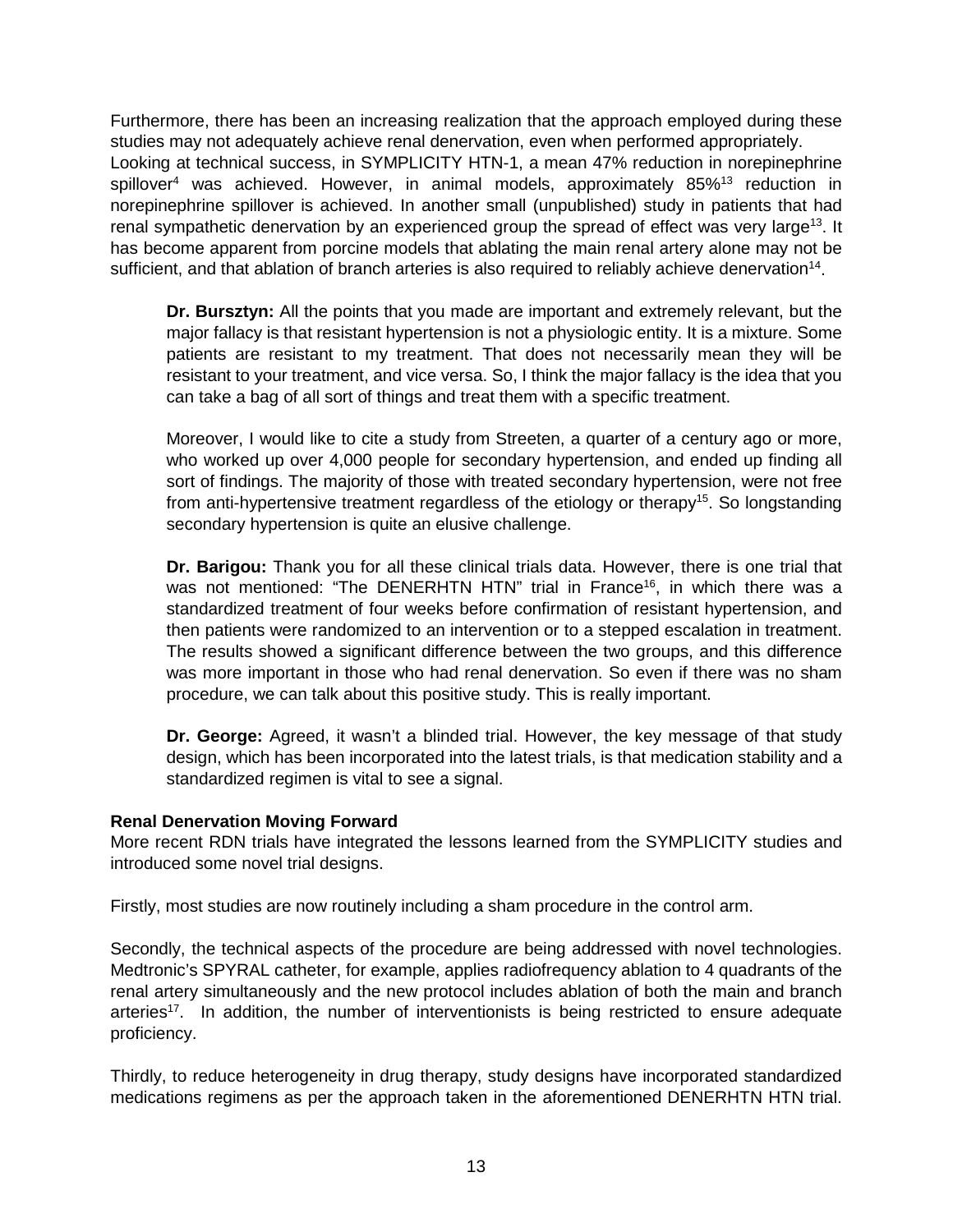For example in the SPYRAL ON-MED and the RADIANCE-HTN studies, patients will be treated with a consistent triple therapy regimen<sup>18,19</sup>.

Fourthly, in order to ensure compliance, measures such as directly observed therapy and direct measurement of drug levels are being included in the study protocols <sup>18</sup>.

Finally, in a very novel step, several studies are performing RDN in patients who are not taking any antihypertensives at all<sup>17,19</sup>, thereby completely removing the confounders and biases associated with medications.

With all these steps now being taken to address the design flaws in the original trials, the data necessary to make an informed judgment about the place of RDN in clinical practice may soon be available.

Addendum: Shortly after this meeting the SPYRAL HTN-OFF MED trial was published<sup>17</sup>. In this trial, patients with an office BP of 150-179mmHg (24-h ambulatory SBP of 140-169 mmHg) who were either drug-naïve or had discontinued their medication were randomly assigned to RDN or a sham procedure. 80 patients were enrolled and followed-up for 3 months. The mean difference in clinic and 24-h BP between the groups favored RDN (24-h SBP -5mmHg p=0.0414).

## **Case Resolution**

From our patient's point of view, her BP has improved on the additional medications but is still around 160/90 mmHg. Some of the excellent recommendations from everyone on the floor about how we might manage this patient's therapy and confidently rule-out primary aldosteronism will be taken back to London. She isn't eligible for enrollment in the RDN studies because of her ICD. As a center, we feel that we (and indeed the community as a whole) should have waited for a definitive, blinded randomized control trial before setting up a clinical service. Indeed, I think that is the most important lesson here; we must only offer our patients novel interventional therapies once their efficacy has been demonstrated in appropriately designed and conducted clinical trials.

# **Summary**

In summary, I have presented a case of a patient with true resistant hypertension. We have discussed how to optimize her medical management as well as investigations of secondary causes, particularly primary aldosteronism. We have also discussed the evidence base for renal sympathetic denervation and the deficiencies of the original SYMPLICTY trials. Several lessons have been learned about the design and conduct of clinical trials in this field that are now being implemented to definitively assess the efficacy of this approach.

## **Acknowledgments**

The authors are grateful to the following session audience members for contributing to the discussion: Urszula Czubek, Philippe Delmotte, Luca Faconti, Thomas Kahan, Philip Lewis, R. G. Micali, A. Zand Parsa, Roberto Pedrinelli, Gian Paolo Rossi, Ji-Guang Wang, Yehonatan Sharabi.

## **Disclosures**

DJBM provides consultancy to GSK.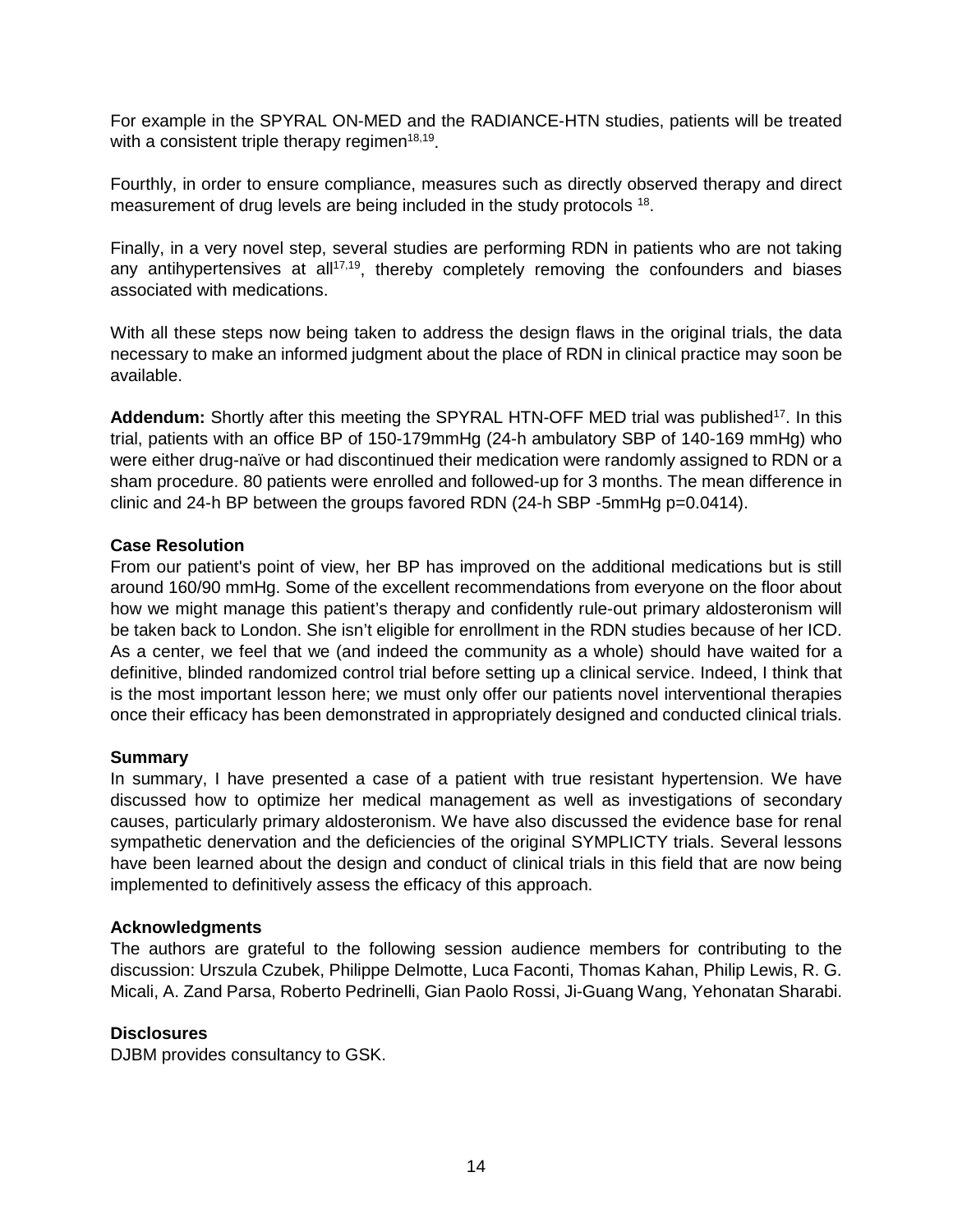## **Sources of Funding**

UCLH NHS Foundation Trust

#### **References**

- 1. Patel P, Gupta PKC, White CMJ, Stanley AG, Williams B, Tomaszewski M. Screening for non-adherence to antihypertensive treatment as a part of the diagnostic pathway to renal denervation. *J Hum Hypertens*. 2016;30(6):368-373. doi:10.1038/jhh.2015.103.
- 2. Muxfeldt ES, Margallo VS, Guimarães GM, Salles GF. Prevalence and associated factors of obstructive sleep apnea in patients with resistant hypertension. *Am J Hypertens*. 2014;27(8):1069-1078. doi:10.1093/ajh/hpu023.
- 3. ONTARGET Investigators, Yusuf S, Teo KK, Pogue J, Dyal L, Copland I, Schumacher H, Dagenais G, Sleight P, Anderson C. Telmisartan, ramipril, or both in patients at high risk for vascular events. *N Engl J Med*. 2008;358(15):1547-1559. doi:10.1056/NEJMoa0801317.
- 4. Krum H, Schlaich M, Whitbourn R, Sobotka PA, Sadowski J, Bartus K, Kapelak B, Walton A, Sievert H, Thambar S, Abraham WT, Esler M. Catheter-based renal sympathetic denervation for resistant hypertension: a multicentre safety and proof-of-principle cohort study. *Lancet*. 2009;373(9671):1275-1281. doi:10.1016/S0140-6736(09)60566-3.
- 5. Symplicity HTN-2 Investigators, Esler MD, Krum H, Sobotka PA, Schlaich MP, Schmieder RE, Böhm M. Renal sympathetic denervation in patients with treatment-resistant hypertension (The Symplicity HTN-2 Trial): a randomised controlled trial. *Lancet*. 2010;376(9756):1903-1909. doi:10.1016/S0140-6736(10)62039-9.
- 6. Percutaneous transluminal radiofrequency sympathetic denervation of the renal artery for resistant hypertension | Guidance and guidelines | NICE. https://www.nice.org.uk/guidance/ipg418. Accessed September 22, 2016.
- 7. Microsoft Word Joint UK Societies consensus statement on renal denervation PUBLICATION \_3\_.docx - Joint-UK-Societies-Summary-on-Renal-Denervation.pdf. http://bhsoc.org/docs/Joint-UK-Societies-Summary-on-Renal-Denervation.pdf. Accessed September 22, 2016.
- 8. Press Release| Newsroom | Medtronic. http://newsroom.medtronic.com/phoenix.zhtml?c=251324&p=irol-newsArticle&ID=1913401. Accessed September 22, 2016.
- 9. Lobo MD, de Belder MA, Cleveland T, Collier D, Dasgupta I, Deanfield J, Kapil V, Knight C, Matson M, Moss J, Paton JFR, Poulter N, Simpson I, Williams B, Caulfield MJ, British Hypertension Society, British Cardiovascular Society, British Cardiovascular Intervention Society, Renal Association. Joint UK societies' 2014 consensus statement on renal denervation for resistant hypertension. *Heart*. 2015;101(1):10-16. doi:10.1136/heartjnl-2014-307029.
- 10. Bhatt DL, Kandzari DE, O'Neill WW, D'Agostino R, Flack JM, Katzen BT, Leon MB, Liu M, Mauri L, Negoita M, Cohen SA, Oparil S, Rocha-Singh K, Townsend RR, Bakris GL,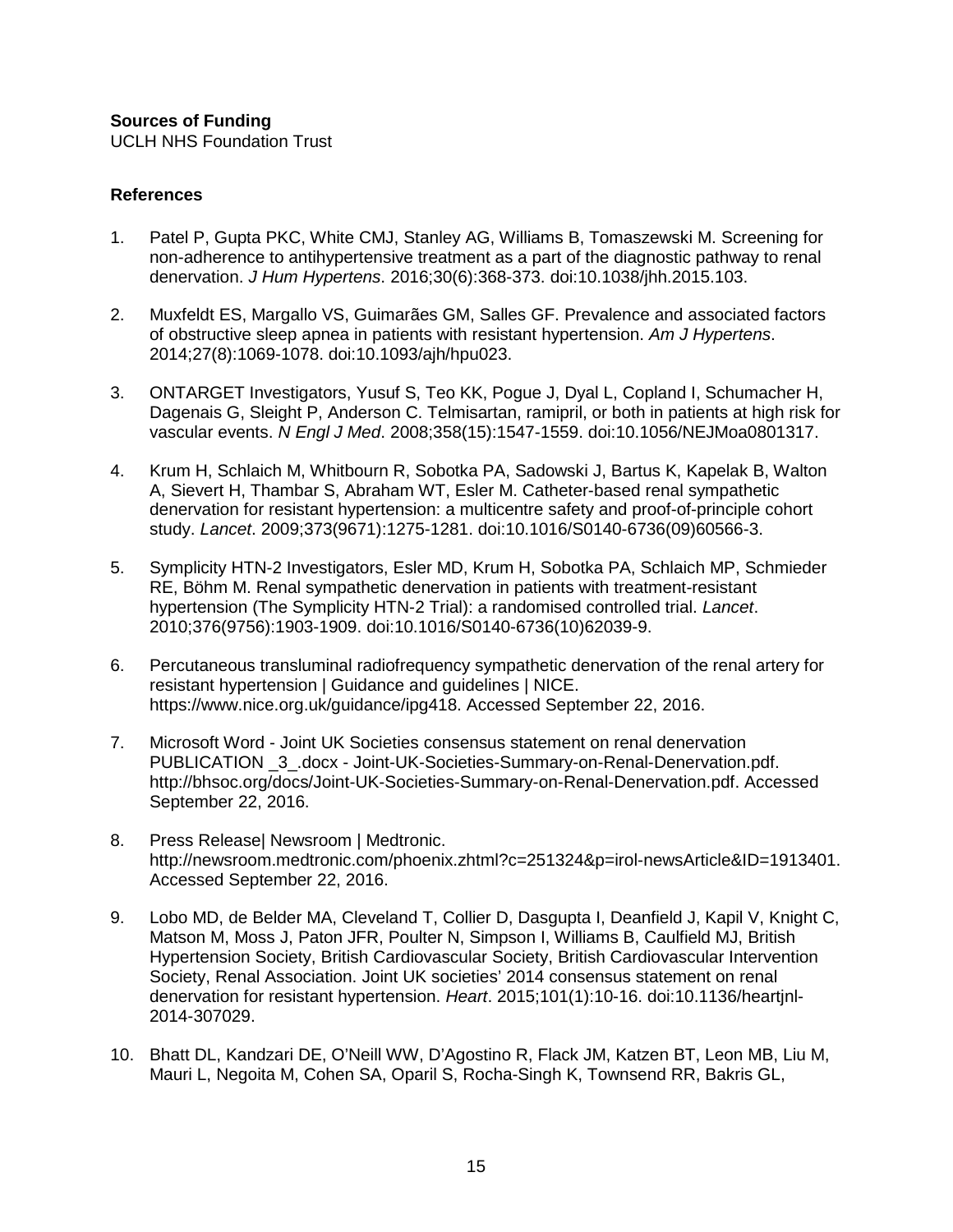SYMPLICITY HTN-3 Investigators. A controlled trial of renal denervation for resistant hypertension. *N Engl J Med*. 2014;370(15):1393-1401. doi:10.1056/NEJMoa1402670.

- 11. Fadl Elmula FEM, Feng Y-M, Jacobs L, Larstorp AC, Kjeldsen SE, Persu A, Staessen JA, European Network COordinating research on Renal Denervation (ENCOReD). Sham or no sham control: that is the question in trials of renal denervation for resistant hypertension. A systematic meta-analysis. *Blood Press*. 2017;26(4):195-203. doi:10.1080/08037051.2017.1311769.
- 12. de Jager RL, van Maarseveen EM, Bots ML, Blankestijn PJ, SYMPATHY investigators. Medication adherence in patients with apparent resistant hypertension: findings from the SYMPATHY trial. *Br J Clin Pharmacol*. 2018;84(1):18-24. doi:10.1111/bcp.13402.
- 13. Esler M. Illusions of truths in the Symplicity HTN-3 trial: generic design strengths but neuroscience failings. *J Am Soc Hypertens*. 2014;8(8):593-598. doi:10.1016/j.jash.2014.06.001.
- 14. Mahfoud F, Moon LB, Pipenhagen CA, Jensen JA, Pathak A, Papademetriou V, Ewen S, Linz D, Böhm M. Catheter-based radio-frequency renal nerve denervation lowers blood pressure in obese hypertensive swine model. *J Hypertens*. 2016;34(9):1854-1862. doi:10.1097/HJH.0000000000001021.
- 15. Streeten DH, Anderson GH, Wagner S. Effect of age on response of secondary hypertension to specific treatment. *Am J Hypertens*. 1990;3(5 Pt 1):360-365. [doi.org/10.1093/ajh/3.5.360](https://doi.org/10.1093/ajh/3.5.360)
- 16. Azizi M, Sapoval M, Gosse P, Monge M, Bobrie G, Delsart P, Midulla M, Mounier-Véhier C, Courand P-Y, Lantelme P, Denolle T, Dourmap-Collas C, Trillaud H, Pereira H, Plouin P-F, Chatellier G, Renal Denervation for Hypertension (DENERHTN) investigators. Optimum and stepped care standardised antihypertensive treatment with or without renal denervation for resistant hypertension (DENERHTN): a multicentre, open-label, randomised controlled trial. *Lancet*. 2015;385(9981):1957-1965. doi:10.1016/S0140- 6736(14)61942-5.
- 17. Townsend RR, Mahfoud F, Kandzari DE, Kario K, Pocock S, Weber MA, Ewen S, Tsioufis K, Tousoulis D, Sharp ASP, Watkinson AF, Schmieder RE, Schmid A, Choi JW, East C, Walton A, Hopper I, Cohen DL, Wilensky R, Lee DP, Ma A, Devireddy CM, Lea JP, Lurz PC, Fengler K, Davies J, Chapman N, Cohen SA, DeBruin V, Fahy M, Jones DE, Rothman M, Böhm M, SPYRAL HTN-OFF MED trial investigators\*. Catheter-based renal denervation in patients with uncontrolled hypertension in the absence of antihypertensive medications (SPYRAL HTN-OFF MED): a randomised, sham-controlled, proof-of-concept trial. *Lancet*. 2017;390(10108):2160-2170. doi:10.1016/S0140-6736(17)32281-X.
- 18. Kandzari DE, Kario K, Mahfoud F, Cohen SA, Pilcher G, Pocock S, Townsend R, Weber MA, Böhm M. The SPYRAL HTN Global Clinical Trial Program: Rationale and design for studies of renal denervation in the absence (SPYRAL HTN OFF-MED) and presence (SPYRAL HTN ON-MED) of antihypertensive medications. *Am Heart J*. 2016;171(1):82-91. doi:10.1016/j.ahj.2015.08.021.
- 19. Mauri L, Kario K, Basile J, Daemen J, Davies J, Kirtane AJ, Mahfoud F, Schmieder RE, Weber M, Nanto S, Azizi M. A multinational clinical approach to assessing the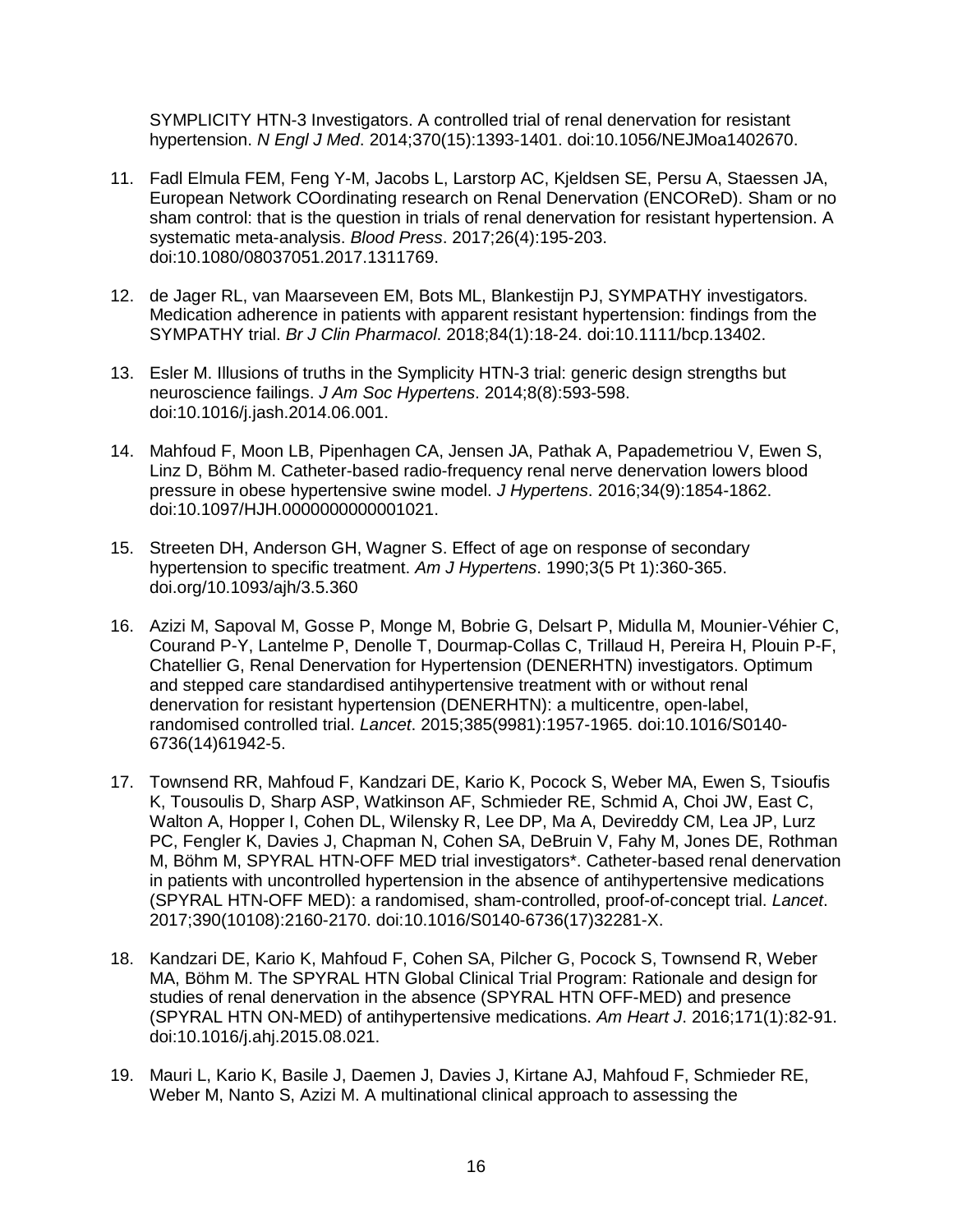effectiveness of catheter-based ultrasound renal denervation: The RADIANCE-HTN and REQUIRE clinical study designs. *Am Heart J*. 2018;195:115-129. doi:10.1016/j.ahj.2017.09.006.

## **Figure Legends**

#### **Figure 1: Patients admitted for DOT**

**Patient A** (The Case) had received her 5 antihypertensives (3 at 9am and 2 at 12pm) and had truly resistant hypertension.

**Patient B** had 2 antihypertensives at 10am and 2 at 12pm. BP after all 4 was higher than before given treatment and was therefore considered to have resistant hypertension.

**Patients C & D** responded to antihypertensives. Patient D required fluid resuscitation after systolic BP dropped from 160/90 mmHg to 82/55 mmHg after receiving all prescribed antihypertensives. After this the protocol was modified so that doses were split (half in morning, half a lunch time).

#### **Figure 2: RDN selection criteria** (based on UK Joint Societies' Consensus Statement (8)).

\*Minimum 3 agents at maximally tolerated doses. \*\*Where only mean 24-hour BP available a cut-off of 145mmHg used. \*\*\* Routine screening for renal disease, renovascular disease, primary hyperaldosteronism and phaeochromocytoma. Additional investigations (e.g. for Cushings) based on clinical presentation. \*\*\*\* Concordance assessed by directly observed therapy as an inpatient or on the day-unit. All potential candidates to be discussed at an MDT.

**Figure 3: UCLH Resistant Hypertension Cohort**: Of 298 patients on treatment for hypertension screened, 31 (10%) were found to have 'resistant hypertension' as defined by a clinic BP >160 mmHg on at least 3 antihypertensives. Of these 26 (83%) had either a secondary cause, WCH or pseudo-resistant hypertension. Only 2 (6%) were considered to be potential candidates for RDN.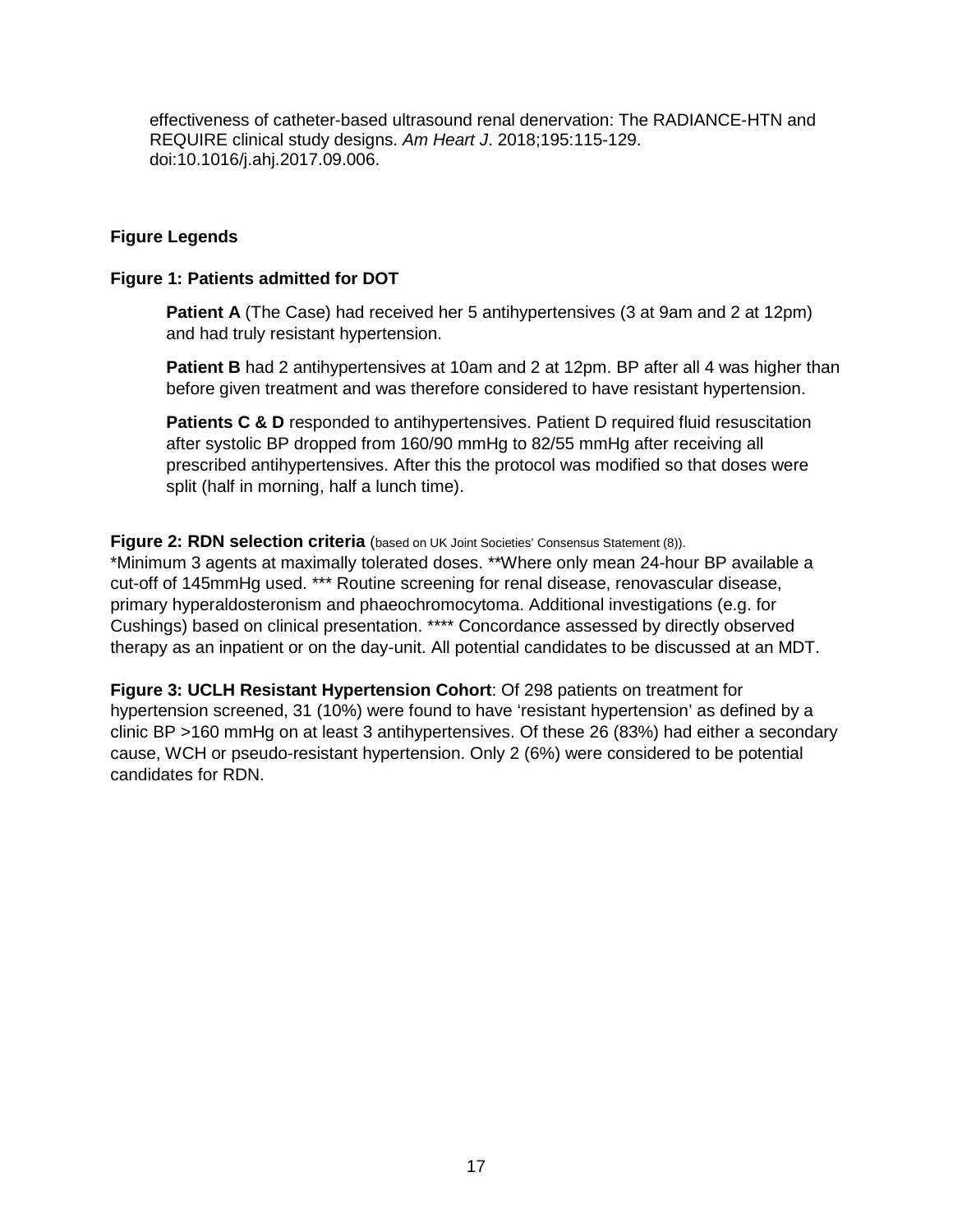



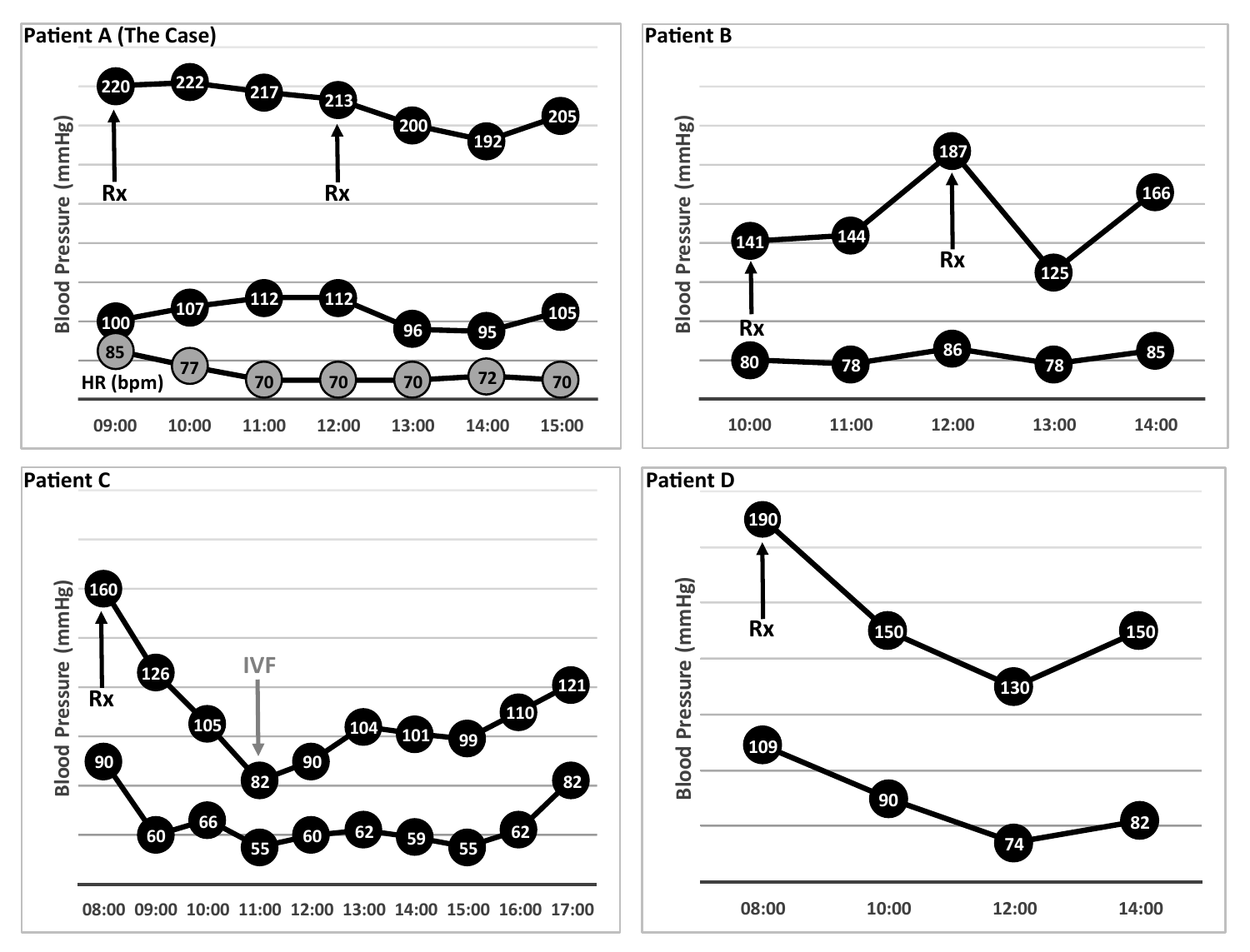